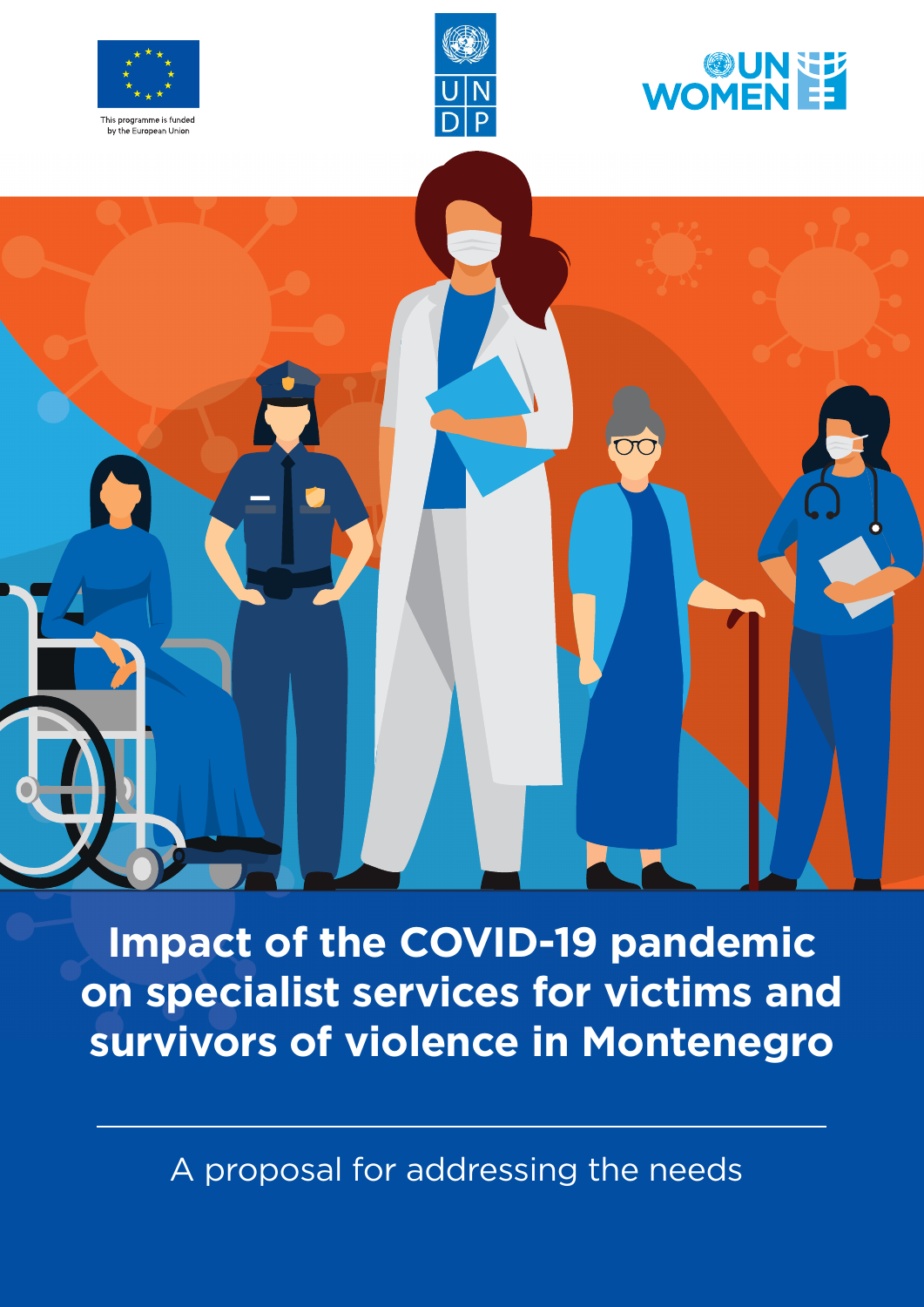

Copyright © UN Women 2020 All rights reserved.

All rights reserved. No part of this publication may be reproduced, stored in a retrieval system or transmitted, in any form or by means, electronic, mechanical, photocopying, recording or otherwise, without prior permission.

UN Women is the UN organization dedicated to gender equality and the empowerment of women. A global champion for women and girls, UN Women was established to accelerate progress on meeting their needs worldwide. UN Women supports UN Member States as they set global standards for achieving gender equality and works with the Governments and civil society to design laws, policies, programmes and services needed to implement these standards.

This report was produced with the financial support of the European Union. Its contents are the sole responsibility of the Regional Programme on Ending Violence Against Women in the Western Balkans and Turkey "Implementing Norms, Changing Minds" and do not necessarily reflect the views of the European Union. The content of this publication does not necessarily reflect the views of UN Women, its Executive Board or the United Nations Member States. The designations in this publication do not imply an opinion on the legal status of any country or territory, or its authorities, or the delimitation of frontiers.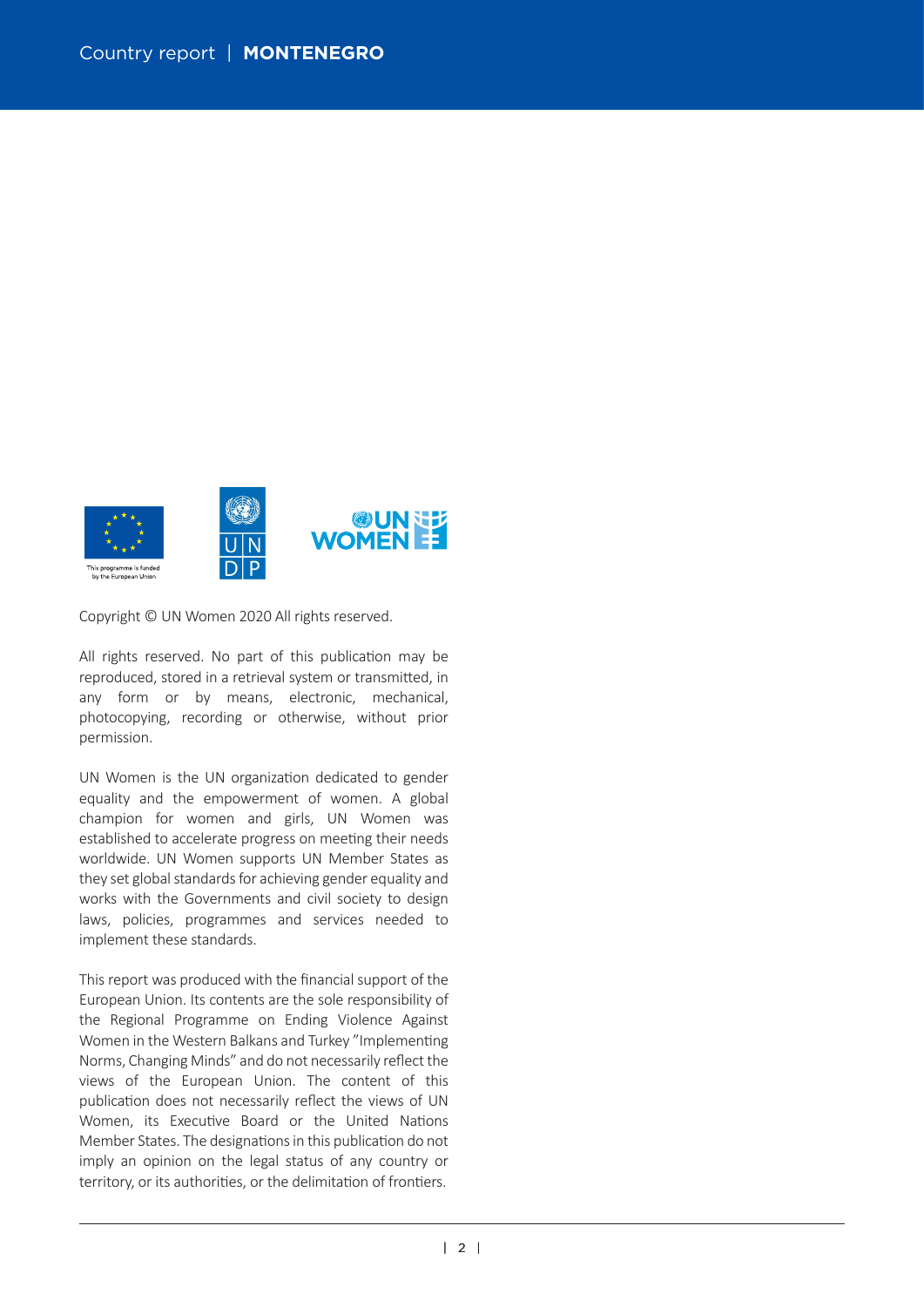# **Contents**

|    | <b>Contents</b>                                                              | 3.      |
|----|------------------------------------------------------------------------------|---------|
|    | <b>Acknowledgements</b>                                                      | 4       |
|    | <b>List of Acronyms</b>                                                      | 5       |
| 1. | Introduction                                                                 | 6       |
|    | 2. Perception of impact of the COVID-19 pandemic on<br>implementing partners | 9       |
|    | 3. Needs and challenges caused by the COVID-19 crisis                        | $12 \,$ |
|    | 4. Challenges related to other VAW activities                                | 26      |
|    | 5. Key recommendations for programming purposes                              | 27      |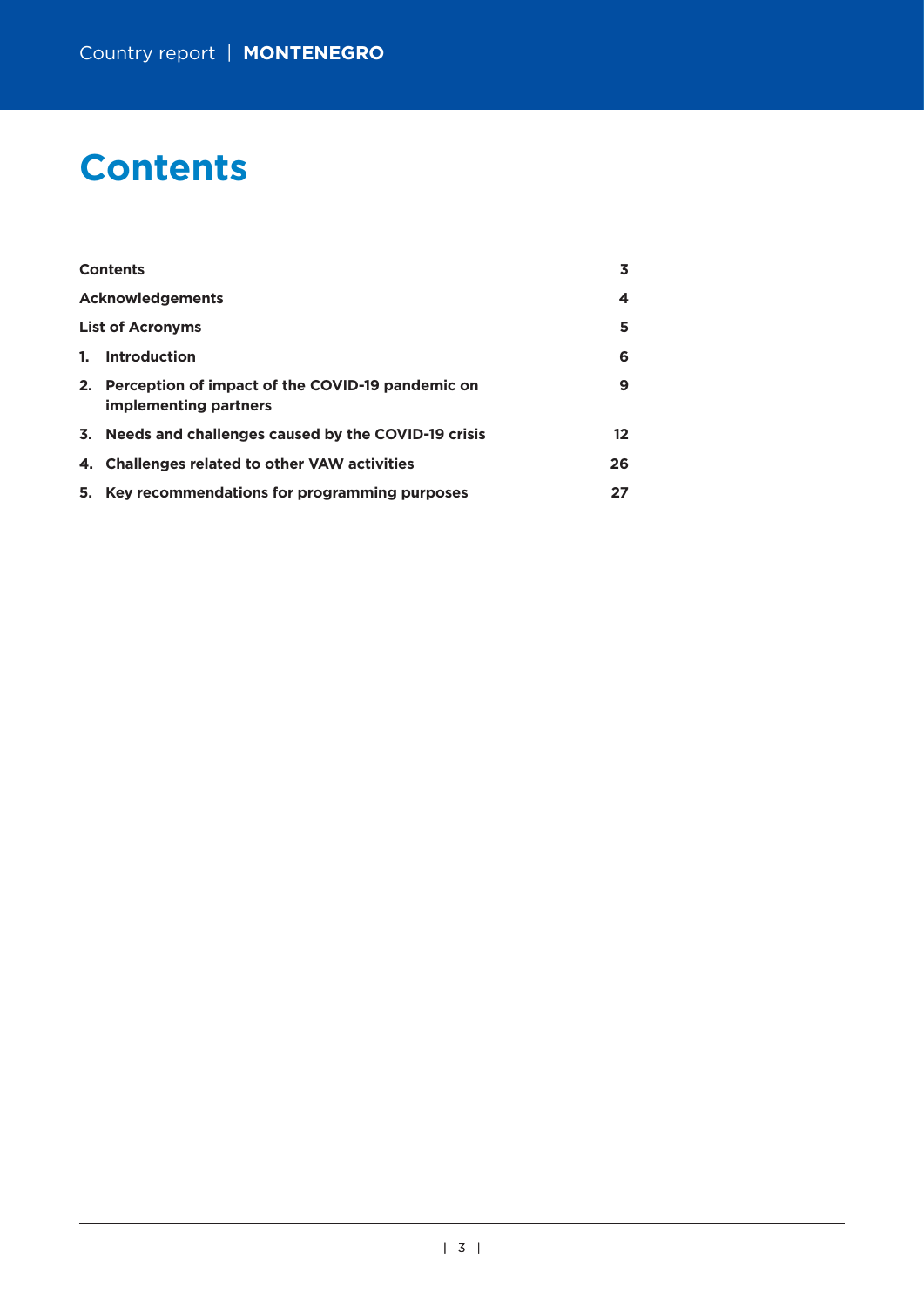# **Acknowledgements**

This report, which is part of the rapid assessment"[Impact of the COVID-19 pandemic on](https://eca.unwomen.org/en/digital-library/publications/2020/05/impact-of-the-covid-19-pandemic-on-specialist-services-for-victims-and-survivors-of-violence) specialist services for victims and survivors of violence in the Western Balkans and Turkey: [A proposal for addressing the needs,](https://eca.unwomen.org/en/digital-library/publications/2020/05/impact-of-the-covid-19-pandemic-on-specialist-services-for-victims-and-survivors-of-violence)" was prepared and adapted by the UN Women Europe and Central Asia Regional Office within the regional programme on ending violence against women in the Western Balkans and Turkey, "Implementing Norms, Changing Minds."

The rapid assessment is the result of a truly collective endeavour made possible thanks to the valuable and insightful contributions of nine civil society partners in Montenegro who generously gave their time and energy to help produce the report. We also extend our sincere gratitude and special thanks to the women survivors who shared their testimonies and personal stories.

We offer our gratitude to the author and lead researcher, Marija Babović, for her incredible feat in this period of crisis that has been achieved only thanks to her devotion, longstanding expertise and ability to think outside of the box.

Also, we thank the UN Women colleagues, who showed prompt responsiveness and will play a key role in supporting the implementation of the programmatic interventions proposed in the assessment. Finally, we extend our gratitude to the European Commission for its continuous support in addressing the needs of women and girls in the region.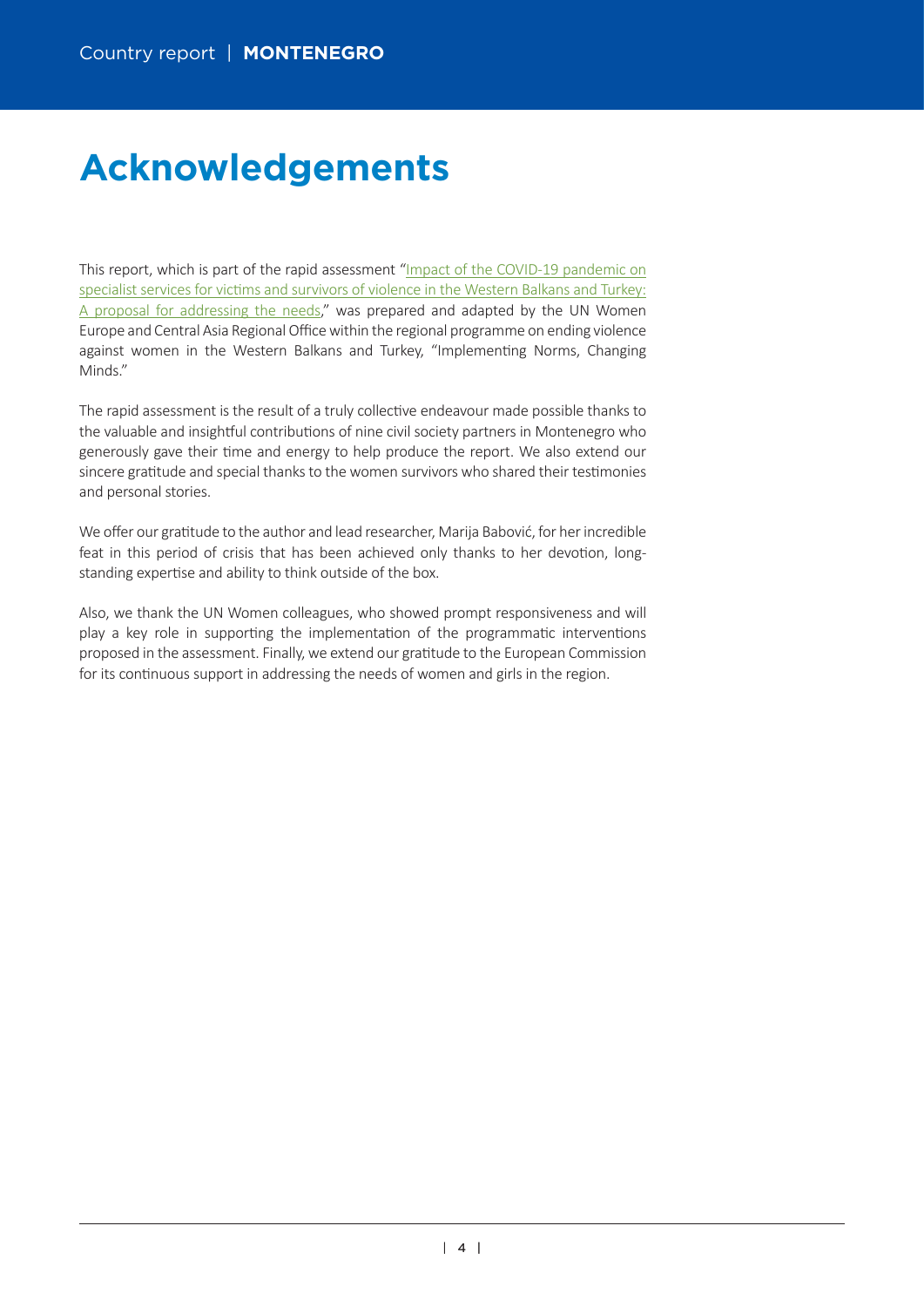# **List of Acronyms**

| <b>CEDAW</b>    | Convention on the Elimination of Discrimination against Women |
|-----------------|---------------------------------------------------------------|
| <b>COVID-19</b> | Corona Virus Disease 2019                                     |
| <b>CRI</b>      | Center for Roma Initiatives                                   |
| EU              | European Union                                                |
| IC              | Istanbul Convention                                           |
| <b>IOs</b>      | International Organizations                                   |
| <b>INGOs</b>    | International Non-Governmental Organizations                  |
| <b>MWL</b>      | Montenegrin Women's Lobby                                     |
| <b>RCC</b>      | Rape Crisis Center                                            |
| <b>UN</b>       | United Nations                                                |
| <b>VAW</b>      | Violence against Women                                        |
| <b>WHO</b>      | World Health Organization                                     |
| <b>WSH</b>      | Women's Safe House                                            |
|                 |                                                               |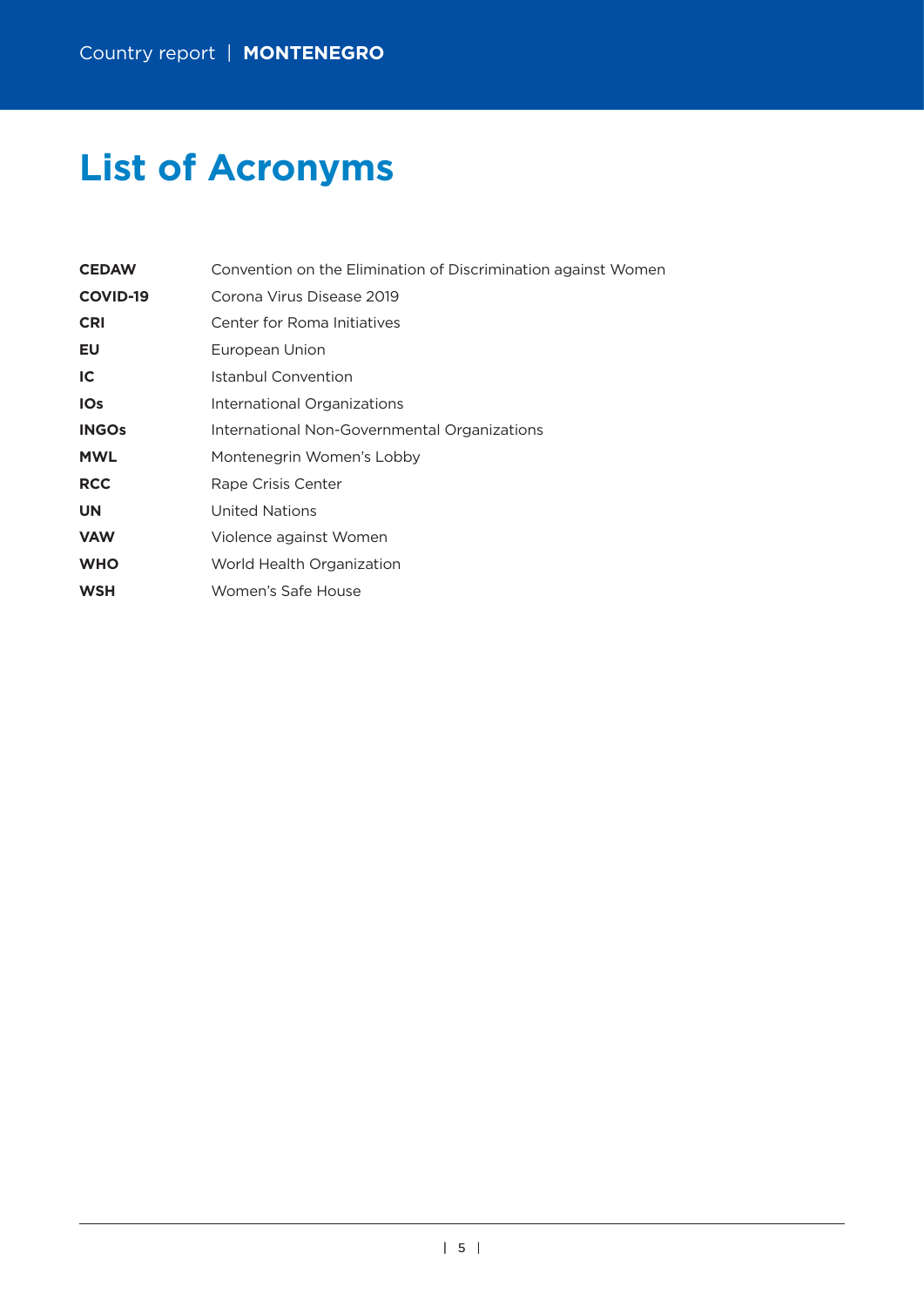# **1. Introduction**

# **BACKGROUND**

The outbreak of the COVID-19 pandemic has strongly impacted the health of populations, economies and public services, including social services, working patterns and everyday life practices of people around the globe. Since March 11, 2020, when the World Health Organization (WHO) declared the COVID-19 outbreak as a global pandemic, governments in the Western Balkans and Turkey began introducing measures in response to it. The impact of the pandemic has deepened already profound gender gaps grounded in patriarchal structures and cultures. The burden of the COVID-19 crisis has been particularly placed on women. They make up the majority of frontline workers in the health sector and the majority of the workforce in supermarkets and pharmacies, not only being exposed to higher health risks but also facing challenges in commuting to work in the face of cancellation of public transport, organizing childcare during the closure of kindergartens and schools, and caretaking for older family members as their movement is reduced or prohibited. The challenges faced by women who are now working from home are of different kind interference of work and family care and stress caused by difficulties to commit adequately to work under the pressure of family needs, and vice versa. The pandemic has also impacted women providing personal services whose microbusinesses are closed, as well as the army of women informally providing services to households, such as cleaning/household maintenance, childcare and care for the elderly, who have been left without work or incomes. $1$ The COVID-19 pandemic has demonstrated the profoundness of gender inequalities in the region and the fragility of progress made to date.

Violence against women (VAW) is the most extreme manifestation of gender inequalities, and when these inequalities increase, violence follows the same pattern. As documented by different reports,<sup>2</sup> violence increases in

humanitarian situations, including those related to epidemics and pandemics. Frustration related to health risks, but also economic losses, uncertainty, lockdowns, restrictions in movement and deprivation, increase violence against women. At the same time, due to the measures in response to pandemics, services for prevention and protection of women from violence are less available, whether due to changed work regimes, lack of information on new modes of access to services, restricted movement or firmer control of perpetrators over women during lockdowns.

Within this context, the regional programme "Ending violence against women in the Western Balkans and Turkey: Implementing Norms, Changing Minds," managed by UN Women and funded by the European Union, launched a rapid assessment of specialized services to women exposed to violence with an aim to better understand the current situation and challenges posed to service delivery, as well as to explore new opportunities for innovative approaches. The EU-UN Women programme has been supporting a reduction in discrimination and violence against women and girls in the Western Balkans (Albania, Bosnia and Herzegovina, Kosovo\*, North Macedonia, Montenegro and Serbia) and Turkey, anchored in the Convention on the Elimination of Discrimination against Women (CEDAW), the Council of Europe Convention on preventing and combating violence against women and domestic violence (the Istanbul Convention), and also in alignment with European Union accession standards. The programme supports the development of an enabling legislative and policy environment on eliminating violence against women and all forms of discrimination; promotes favorable social norms and attitudes to prevent gender discrimination and violence against women; and pursues empowering women and girls (including those from disadvantaged groups) who have

<sup>1.</sup> UN Women Europe and Central Asia, Gender Equality matters in COVID-19 response, https://eca.unwomen.org/en/news/in-focus/in-focus-gender[equality-in-covid-19-response.](https://eca.unwomen.org/en/news/in-focus/in-focus-gender-equality-in-covid-19-response)

<sup>2.</sup> UNGA A/70/723. Protecting Humanity from Future Health Crises: Report of the High Level Panel on the Global Response to Health Crises.

For the European Union, this designation is without prejudice to positions on status, and is in line with UNSCR 1244/1999 and the ICJ Opinion on the Kosovo declaration of independence. For UN Women, references to Kosovo shall be understood to be in the context of UN Security Council Resolution 1244 (1999).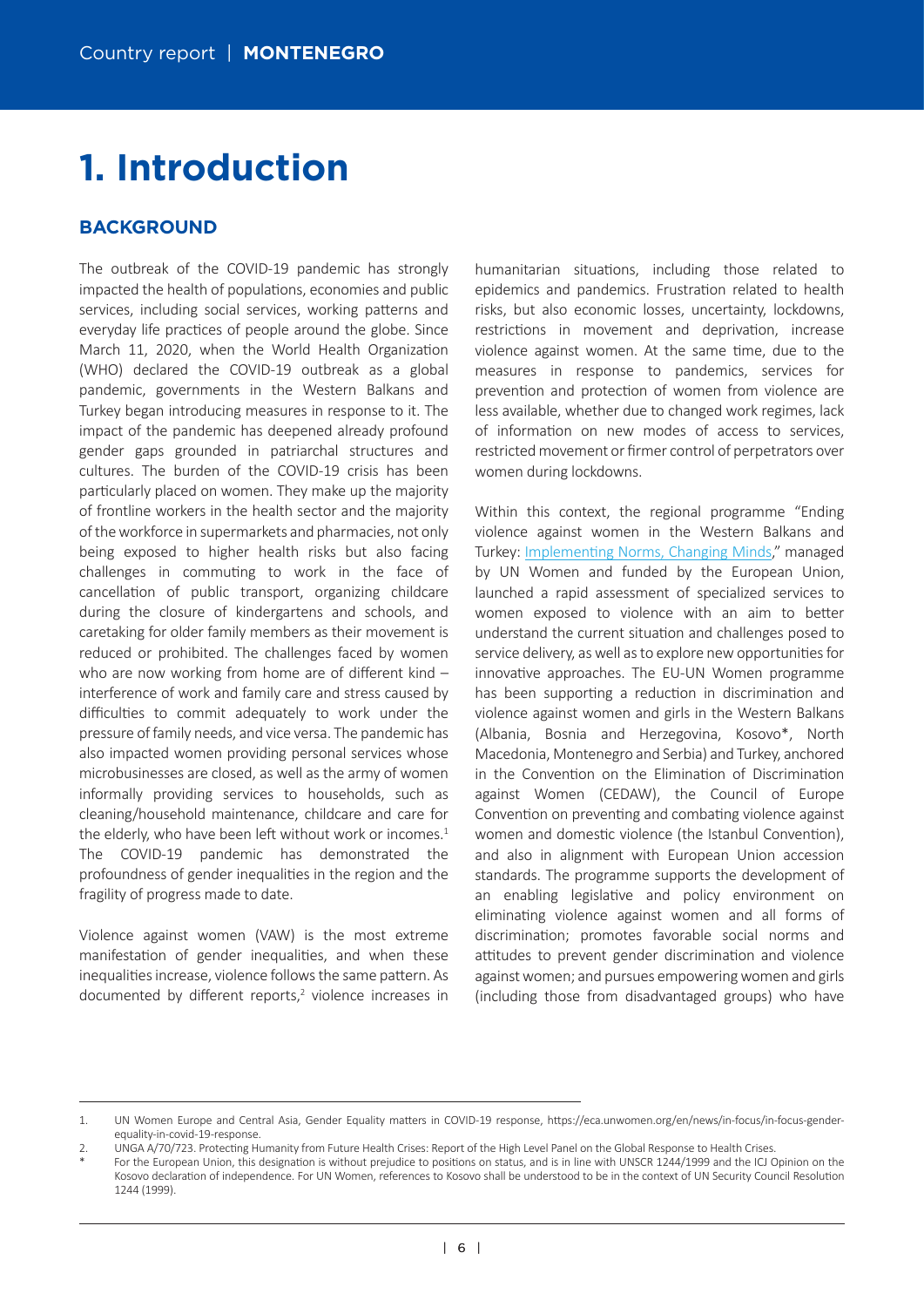experienced discrimination or violence to advocate for and use available, accessible, and quality services. The programme channels its interventions through and to women's organizations, with an emphasis on those working with women from disadvantaged groups.

# **PURPOSE, SCOPE AND OBJECTIVES**

This report, which is part of the rapid assessment"[Impact](https://eca.unwomen.org/en/digital-library/publications/2020/05/impact-of-the-covid-19-pandemic-on-specialist-services-for-victims-and-survivors-of-violence) of the COVID-19 pandemic on specialist services for victims [and survivors of violence in the Western Balkans and](https://eca.unwomen.org/en/digital-library/publications/2020/05/impact-of-the-covid-19-pandemic-on-specialist-services-for-victims-and-survivors-of-violence) [Turkey: A proposal for addressing the needs,](https://eca.unwomen.org/en/digital-library/publications/2020/05/impact-of-the-covid-19-pandemic-on-specialist-services-for-victims-and-survivors-of-violence)" presents the situation regarding the delivery of specialized services in Montenegro in the context of the COVID-19 pandemic to women exposed to violence, including those that are faced with multiple discrimination. The aim of this assessment is to understand the challenges service providers are facing in service delivery, their mitigation strategies and the emergence of innovative solutions and practices. The report also considers the challenges women face in accessing services in Montenegro. The objective is to provide evidence and recommendations for programming in order to provide adequate support to civil society organizations during and after the pandemic.

It is important to note that this assessment is limited in scope and purpose and is not intended to provide a comprehensive mapping of services provided in Montenegro, nor a comprehensive evaluation of those services. Instead, this rapid assessment intends to provide information that can serve as a snapshot of the impact of the COVID-19 pandemic on a select group of organizations and their beneficiaries. While the report is far from comprehensive, it may provide useful insights to civil society organizations and donors on the gaps exposed by the pandemic and some options for addressing those gaps.

There are at least two crucial reasons for this intervention. Firstly, the pandemic has revealed that services are not well designed for crisis situations, particularly crises caused by infectious diseases, which have very different causes and consequences from emergency situations caused by natural or human-made disasters. Secondly, the pandemic more clearly revealed weak spots in the system for prevention and protection, which can be better targeted with support. The pandemic crisis, as any other crisis,

poses challenges, but also presents opportunities for innovation as organizations adjust services to fit the new reality; this innovation should be supported in order to develop more effective and better quality services.

Within this framework, the specific objectives of the rapid assessment include:

- Understanding the challenges in service provision and mitigation strategies;
- Understanding the obstacles in accessing services by women who experienced violence during the COVID-19 pandemic or those who were already beneficiaries of specialized services prior to the crisis and still rely on support;
- Understanding the capaci�es and needs of service provider organizations in order to provide more adequate support and enable them to more effectively adjust to the situation and provide continuous services in line with Istanbul Convention standards;
- Identifying the needs of women victims of violence related to information, helplines and shelter, as well as medical, psychological and legal support.

The scope of the assessment in terms of the sample includes civil society organizations which are implementing partners from Montenegro supported through EU-UN Women programme. In terms of time frame, the assessment covers the period from the time COVID-19 was declared a pandemic (mid-March) until early May. This was a period of dynamic changes. Although some measures have been relaxed or lifted by the end of the preparation of this report, it is s�ll difficult to see how long pandemic will last or which measures will remain effective in the longer term.

Therefore, the recommendations are not focused on the immediate response to the pandemic situation, but are designed with the idea that the challenges revealed during the pandemic highlight existing gaps and provide opportunities for new solutions that can be applied in the post-pandemic period.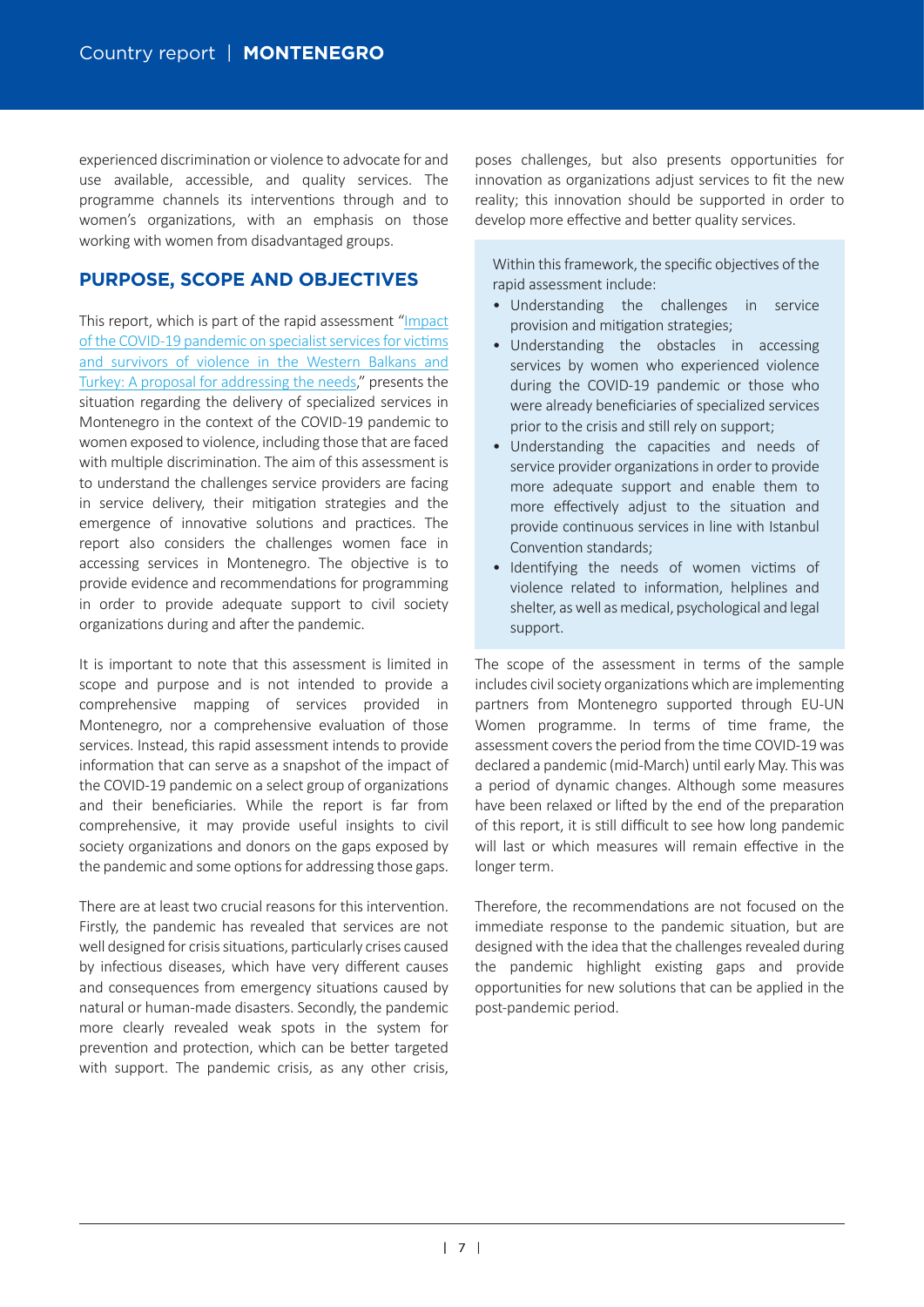# **METHODOLOGY**

The report is based on data obtained by an online survey administered to organizations supported through UN Women programme 'Implementing Norms, Changing Minds.' In total, nine organizations submitted answers to the structured questionnaire.

As supplementary to this survey, the qualitative survey with beneficiaries of services was conducted through semi structured in-depth interviews. The beneficiaries were interviewed by qualified personnel of implementing organizations using same interview guide. The interviews were conducted in line with the highest ethical standards, taking care of the safety of beneficiaries, preventing secondary victimization and granting full anonymity and confidentiality of respondents.

# **COVID-19 MEASURES AND THEIR IMPACT ON BENEFICIARIES AND SERVICES**

On the 8th of May, the total number of registered COVID-19 infection cases in the Western Balkans and Turkey was 151,204, Montenegro having 324 cases.

In response to the pandemic, governments across the region, including Montenegro, introduced diverse measures, which had a significant impact on service delivery. The majority of implementing organizations reported that their work was impacted by the restrictions of movement of citizens, transfer of work from offices to homes, special work regimes of health institutions that allowed only admission of urgent medical cases, postponement of all court proceedings related to VAW and domestic violence (DV) except emergency measures, cancellation of public transport and closure of direct, faceto-face services in public administration and public social services.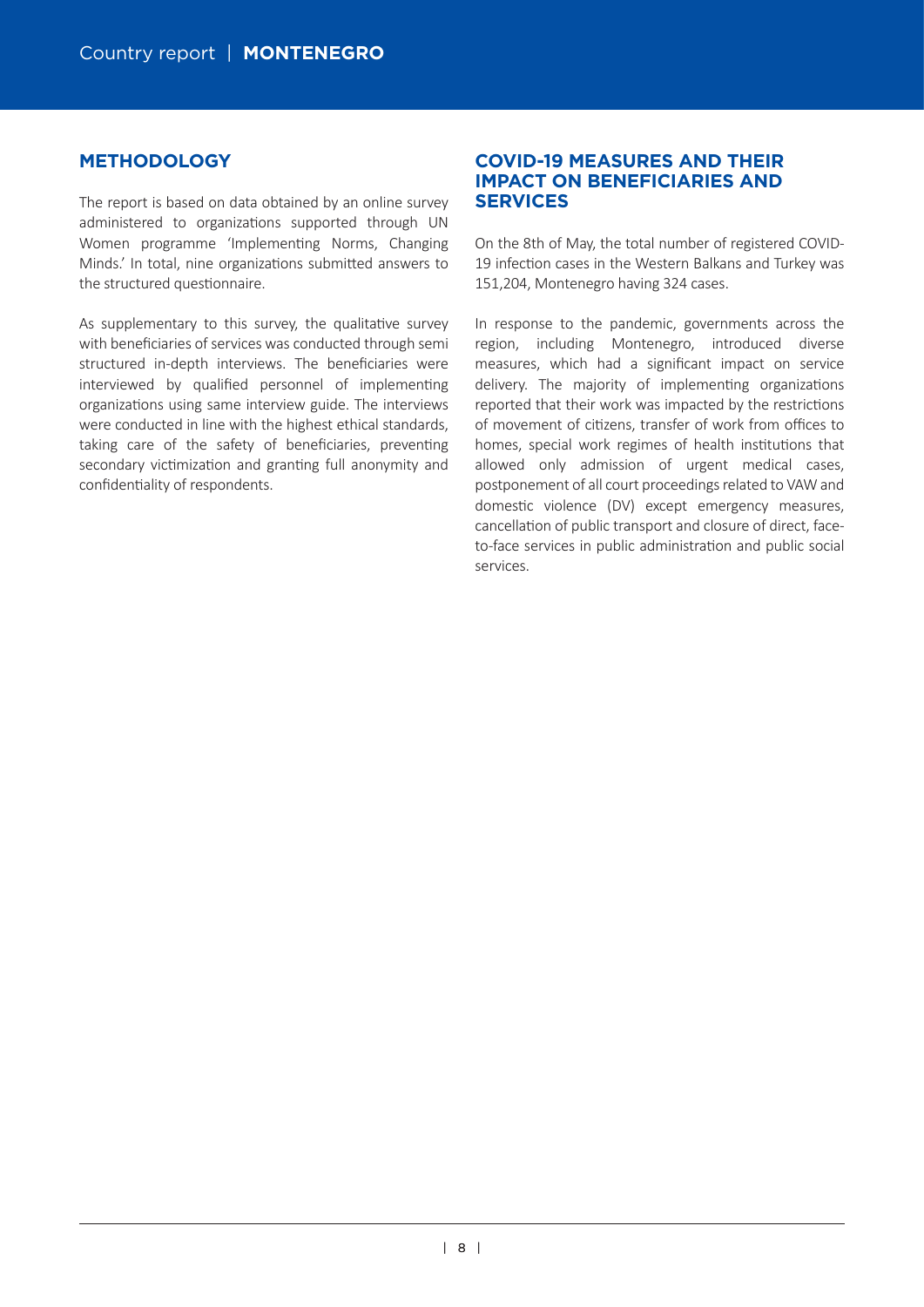# **2. Perception of impact of the COVID-19 pandemic on implementing partners**

Nine organizations participated in the survey in Montenegro: The SOS Telephone for Women and Children Victims of Violence Plav (henceforth SPS Plav), Integrity, SOS Hotline for Women and Children Victims of Violence Podgorica (henceforth SOS Podgorica), Ksena, SOS Hotline for Women and Children Victims of Violence Niksic (henceforth SOS Niksic), Center for Roma Initiatives (CRI), Women's Safe House (WSH), Montenegrin Women's Lobby (MWL) and IKRE.

The organizations range from very small to medium in terms of number of employed persons and engaged volunteers. In April 2020, Ksena and Integrity did not have any employed persons and were relying fully on volunteer work. The largest organization was SOS Niksic, with 10

permanently and 3 temporarily employed persons. The biggest number of volunteers were engaged by CRI, MWL and IKRE. Ksena has faced the biggest change in number of employed persons, followed by IKRE and MWL. In addition to support services to women experiencing violence, the majority of organizations conduct advocacy, awareness raising and campaigning as well as research. Their resilience varies. While Ksena would be able to maintain activities for less than one month in a situation of crisis. SOS Podgorica and SOS Niksic reported being able to maintain this level of activity for more than a year. Organizations rely significantly on international donations, but several also receive funding from local or national budgets (Table 1).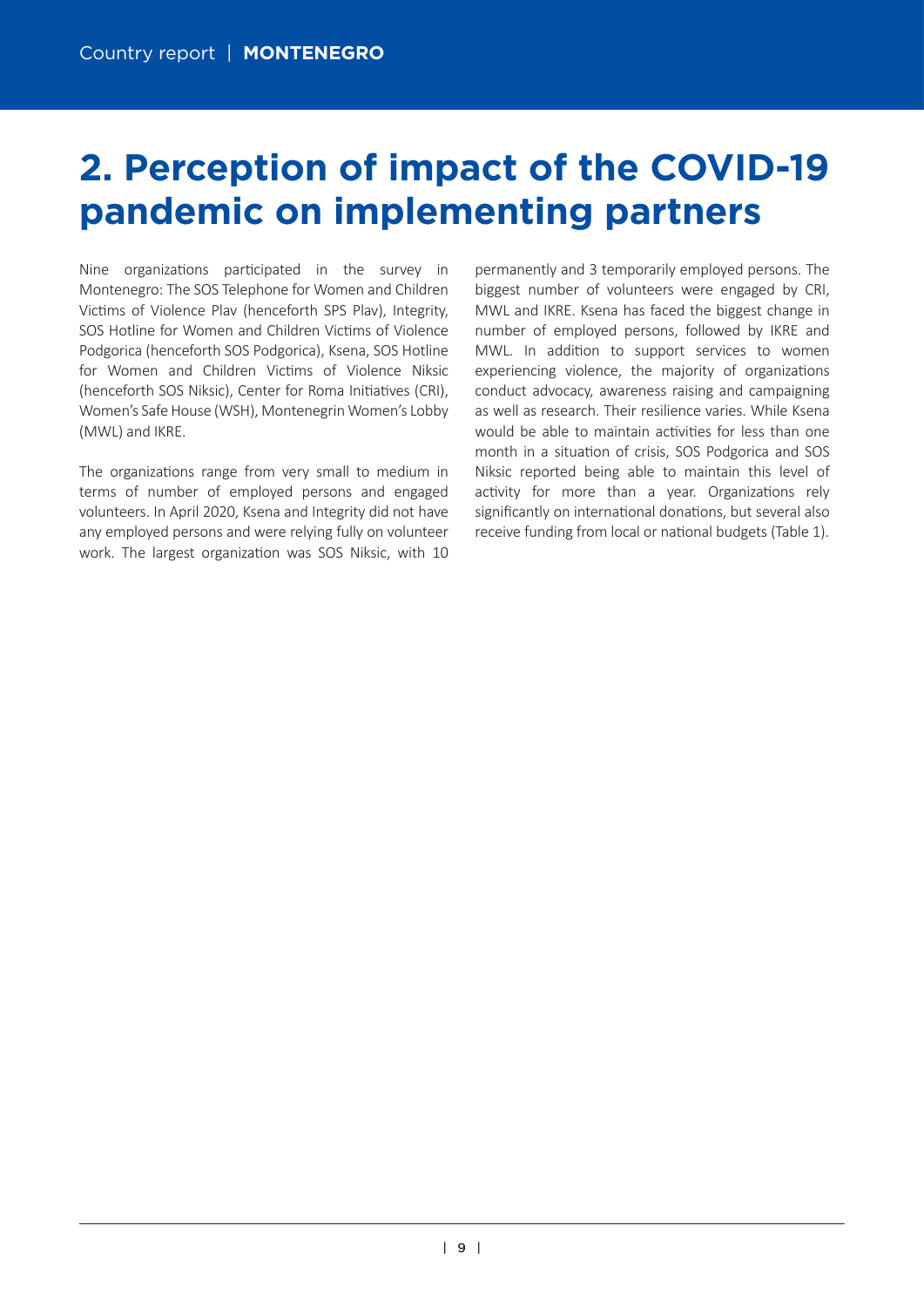#### **Table 1: Profile of implementing partners**

|                                                           | <b>SOS</b><br><b>Play</b>                                                                                 | <b>Integrity</b>                             | <b>SOS</b><br><b>Pogorica</b>                                                    | <b>Ksena</b>                                                                                 | SOS<br><b>Niksic</b>                                                             | <b>CRI</b>                                                         | <b>WSH</b>                                                                                              | <b>MWL</b>                                                                                   | <b>IKRE</b>                                                   |
|-----------------------------------------------------------|-----------------------------------------------------------------------------------------------------------|----------------------------------------------|----------------------------------------------------------------------------------|----------------------------------------------------------------------------------------------|----------------------------------------------------------------------------------|--------------------------------------------------------------------|---------------------------------------------------------------------------------------------------------|----------------------------------------------------------------------------------------------|---------------------------------------------------------------|
| Geographical<br>scope                                     | Local                                                                                                     | Regional                                     | National                                                                         | Regional                                                                                     | National                                                                         | National                                                           | National                                                                                                | National                                                                                     | Local                                                         |
| Permanently<br>employed                                   | 3                                                                                                         | 0                                            | 6                                                                                | 0                                                                                            | 10                                                                               | $\overline{7}$                                                     | 5                                                                                                       | 0                                                                                            | $\overline{2}$                                                |
| <b>Temporarily</b><br>employed                            | $\Omega$                                                                                                  | 0                                            | $\overline{2}$                                                                   | $\overline{0}$                                                                               | $\overline{3}$                                                                   | $\overline{7}$                                                     | 5                                                                                                       | 6                                                                                            | 0                                                             |
| <b>Volunteers</b>                                         | $\overline{3}$                                                                                            | 6                                            | 5                                                                                | 4                                                                                            | $\Omega$                                                                         | 20                                                                 | 7                                                                                                       | 12                                                                                           | 10                                                            |
| Change in<br>personnel<br>February -<br><b>April 2020</b> | no change                                                                                                 | no change                                    | no change                                                                        | $-2$<br>permanent<br>$-6$<br>temporary<br>$-4$<br>volunteers                                 | $-2$<br>temporary                                                                | no change                                                          | no change                                                                                               | $-2$<br>permanent                                                                            | $-4$<br>temporary                                             |
| <b>Key activities</b><br>other than<br>services           | Campaign                                                                                                  | Advocacy                                     | Advocacy<br>Campaign<br>Research                                                 | Advocacy<br>Campaign<br>Research                                                             | Advocacy<br>Campaign<br>Research                                                 | Advocacy<br>Campaign<br>Research                                   | Advocacy<br>Campaign<br>Research                                                                        | Advocacy<br>Campaign                                                                         | Advocacy<br>Campaign<br>Research                              |
| <b>Types of</b><br>violence                               | Physical,<br>Sexual.<br>Sexual ha-<br>rassment.<br>Psychologi-<br>cal                                     | Physical,<br>Psychologi-<br>cal.<br>Economic | Physical<br>Sexual Sex-<br>ual harass-<br>ment<br>Psychologi-<br>cal<br>Economic | Physical<br>Sexual Sex-<br>ual harass-<br>ment<br>Psychologi-<br>cal<br>Early mar-<br>riages | Physical<br>Sexual ha-<br>rassment<br>Psychologi-<br>cal<br>Economic<br>Stalking | Physical<br>Psychologi-<br>cal<br>Economic<br>Early mar-<br>riages | Physical<br>Sexual Sex-<br>ual harass-<br>ment<br>Psychologi-<br>cal<br>Economic<br>stalking            | Physical<br>Sexual Sex-<br>ual harass-<br>ment<br>Psychologi-<br>cal<br>Economic<br>stalking | Physical<br>Psychologi-<br>cal<br>Economic<br><b>Stalking</b> |
| Organization<br>premises                                  | Rented                                                                                                    | Rented                                       | Rented                                                                           | Rented                                                                                       | Own<br>property +<br>rented                                                      | Rented                                                             | Rented +<br>using<br>without<br>paying                                                                  | Rented                                                                                       | Own<br>property +<br>rented                                   |
| Resilience-<br>how long<br>they are able<br>to sustain    | Between<br>$1 - 3$<br>months                                                                              | $Up$ to $6$<br>months                        | More than<br>a year                                                              | Less than<br>one month                                                                       | More than<br>a year                                                              | A year                                                             | Up to $6$<br>months                                                                                     | Up to 6<br>months                                                                            | Between 1-<br>3 months                                        |
| <b>Main sources</b><br>of funding                         | 20%<br>national<br>budget<br>60%<br><b>INGOs</b><br>10%<br>Private<br>business<br>10% public<br>companies | 100% IOs                                     | 15%<br>national<br>budget<br>85% IOs                                             | 7% local<br>budget<br>92% IOs<br>1% private<br>business                                      | 1% local<br>budget<br>26%<br>national<br>budget<br>41% IOs<br>32% INGO           | 10%<br>national<br>budget<br>90% IOs                               | 1% local<br>budget<br>20%<br>national<br>budget<br>36% IOs<br><b>40% INGO</b><br>3% private<br>business | 25% local<br>budget<br>35%<br>national<br>budget<br>40% IOs                                  | 35%<br>national<br>budget<br>40% IOs                          |

The COVID-19 pandemic and measures taken in response have had a profound impact on the work of organizations, and particularly restrictions of mobility, cancellation of public transport and postponement of court proceedings (Chart 1).

Since organizations are financed mainly through projects, their activities other than services provided to women experiencing violence are currently on hold. Some of the

organizations participating in the survey raised concerns regarding the huge pressure staff will be subjected to after the COVID-19 crisis to compensate for postponed project activities while simultaneously needing to regularly deliver services to women in need for protection. This projectbased functioning, therefore, undermines the resilience and puts pressure on organizations in emergency circumstances.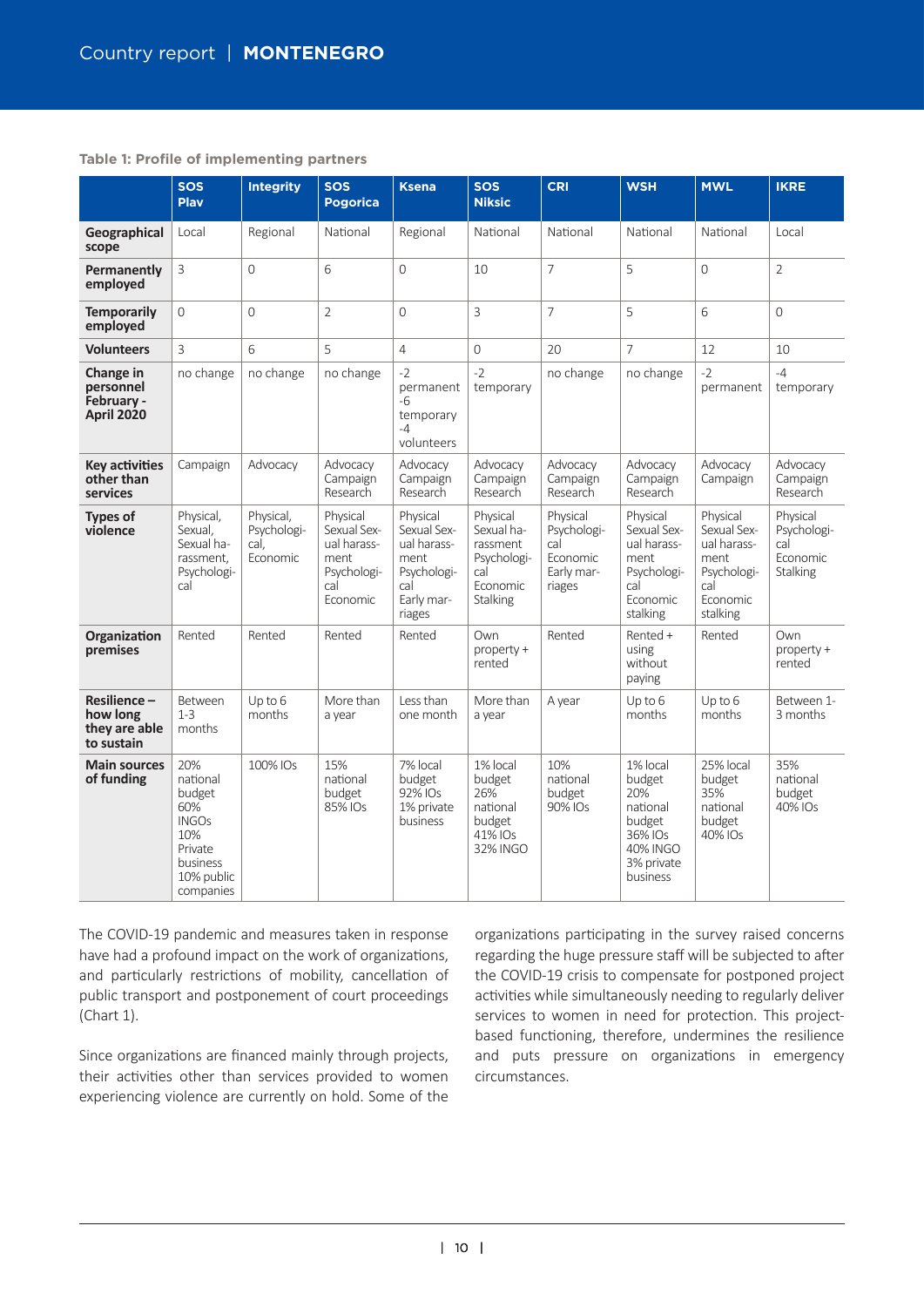**Chart 1: Impact of measures in response to the COVID-19 pandemic on implementing partners**

| Measures in response to COVID-19 crisis that have impacted organizations (N, %)                                   |     |     |  |  |  |  |  |  |  |
|-------------------------------------------------------------------------------------------------------------------|-----|-----|--|--|--|--|--|--|--|
| Curfew, restriction of movement of all citizens                                                                   | 7/9 | 78% |  |  |  |  |  |  |  |
| Work transferred to home when possible; strict health measures for those<br>who still have to go to the workplace | 7/9 | 78% |  |  |  |  |  |  |  |
| Closure of kindergartens, schools                                                                                 | 5/9 | 56% |  |  |  |  |  |  |  |
| Mobility restriction for certain groups, such as older population, children up to age 18                          | 3/9 | 33% |  |  |  |  |  |  |  |
| Cancellation of public transport in the city/community excluding taxi                                             | 7/9 | 78% |  |  |  |  |  |  |  |
| Cancellation of intercity public transport, excluding taxi                                                        | 7/9 | 78% |  |  |  |  |  |  |  |
| Special work regime of health institutions which allows only admission of<br>urgent medical cases                 | 6/9 | 67% |  |  |  |  |  |  |  |
| Quarantine for persons who were in contact with infected persons<br>but do not have symptoms                      | 5/9 | 56% |  |  |  |  |  |  |  |
| Self-isolation for persons who are infected and with mild symptoms                                                | 6/9 | 67% |  |  |  |  |  |  |  |
| Self-isolation upon return from trips abroad                                                                      | 5/9 | 56% |  |  |  |  |  |  |  |
| Forced hospitalization of all those infected, regardless the gravity of sickness and<br>symptoms                  | 2/9 | 22% |  |  |  |  |  |  |  |
| Shorter working hours of shops, supermarkets, pharmacies, banks                                                   | 3/9 | 33% |  |  |  |  |  |  |  |
| Closure of all shops that do not sell food, medicaments, hygiene products,<br>child supplies, and similar         | 3/9 | 33% |  |  |  |  |  |  |  |
| Closure of all direct, face-to-face services in public administration and transfer<br>to mail or phone            | 6/9 | 67% |  |  |  |  |  |  |  |
| Postponement of all court proceedings except those that cannot be postponed, such as<br>emergency VAW measures    | 7/9 | 78% |  |  |  |  |  |  |  |
| Closure of cities/municipalities (ban to leave or enter city/municipality)                                        | 6/9 | 67% |  |  |  |  |  |  |  |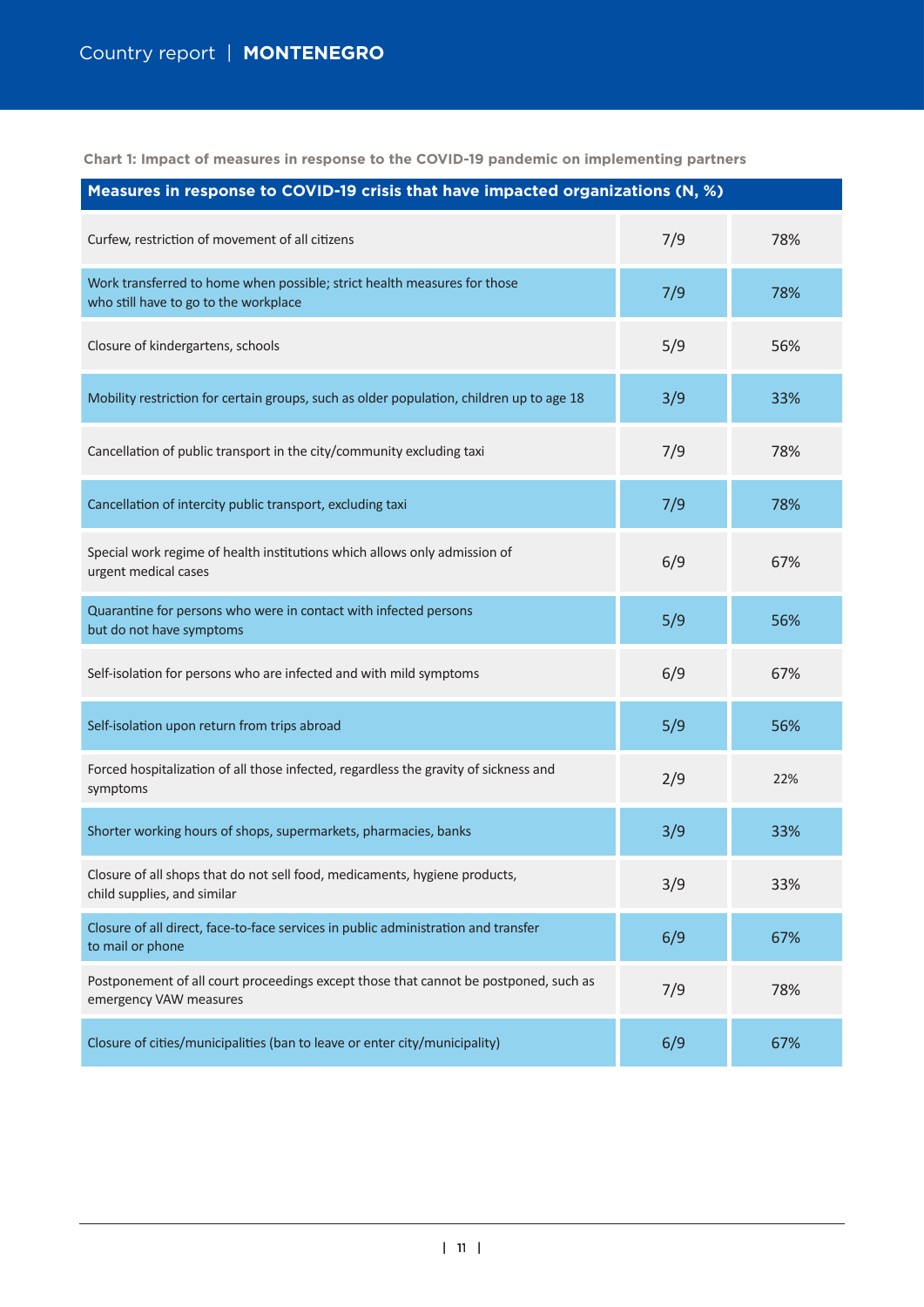# **3. Needs and challenges caused by the COVID-19 crisis**

# **CHALLENGES IN SERVICE DELIVERY AND MITIGATION STRATEGIES**

Despite the emergency situation and the challenges it posed, organizations managed to maintain a high level of service delivery. All organizations provide general counselling and information sharing services, which are very important in the shifting reality; the majority of organizations provide helpline services, assistance in access to other institutions in the system for protection, development of safety plans and free legal aid. More than half of organizations still manage to participate in local coordination for a multisectoral response to violence (Table 2).

#### **Table 2: Services provided in April 2020**

| <b>Services</b>                                 | N | %              |
|-------------------------------------------------|---|----------------|
| Helpline                                        | 7 | 78             |
| Shelter                                         | 2 | 22             |
| Rape crisis or sexual violence referral centres |   | $\overline{a}$ |
| Support to child witness                        | 3 | 33             |
| Assistance in accessing healthcare              | 4 | 44             |
| Assistance in accessing other institutions      | 8 | 89             |
| Development of safety plans                     | 7 | 78             |
| Participation in local coordination teams       | 5 | 56             |
| General counselling, information sharing        | 9 | 100            |
| Psychosocial counselling                        | 9 | 100            |
| Free legal aid                                  | 8 | 89             |
| Financial and in-kind assistance                | 2 | 22             |
| Housing                                         | 1 | 11             |
| Education and training                          | 2 | 22             |
| Support to employment                           | 1 | 11             |

In the next chart, changes in activities are presented for each organization. All organizations temporarily reduced services. Activities that organizations cancelled in April were most often education and training, support to employment, but also participation in local coordination teams, which has been more difficult to organize due to measures related to social distancing such as cancellation

of public transport and face-to-face public services and the transfer of a significant portion of work to home (Chart 2). The new circumstances mobilized some of the organizations to introduce new services. For example, Integrity introduced helpline and assistance in access to healthcare, and Ksena introduced financial and in-kind assistance to women in need.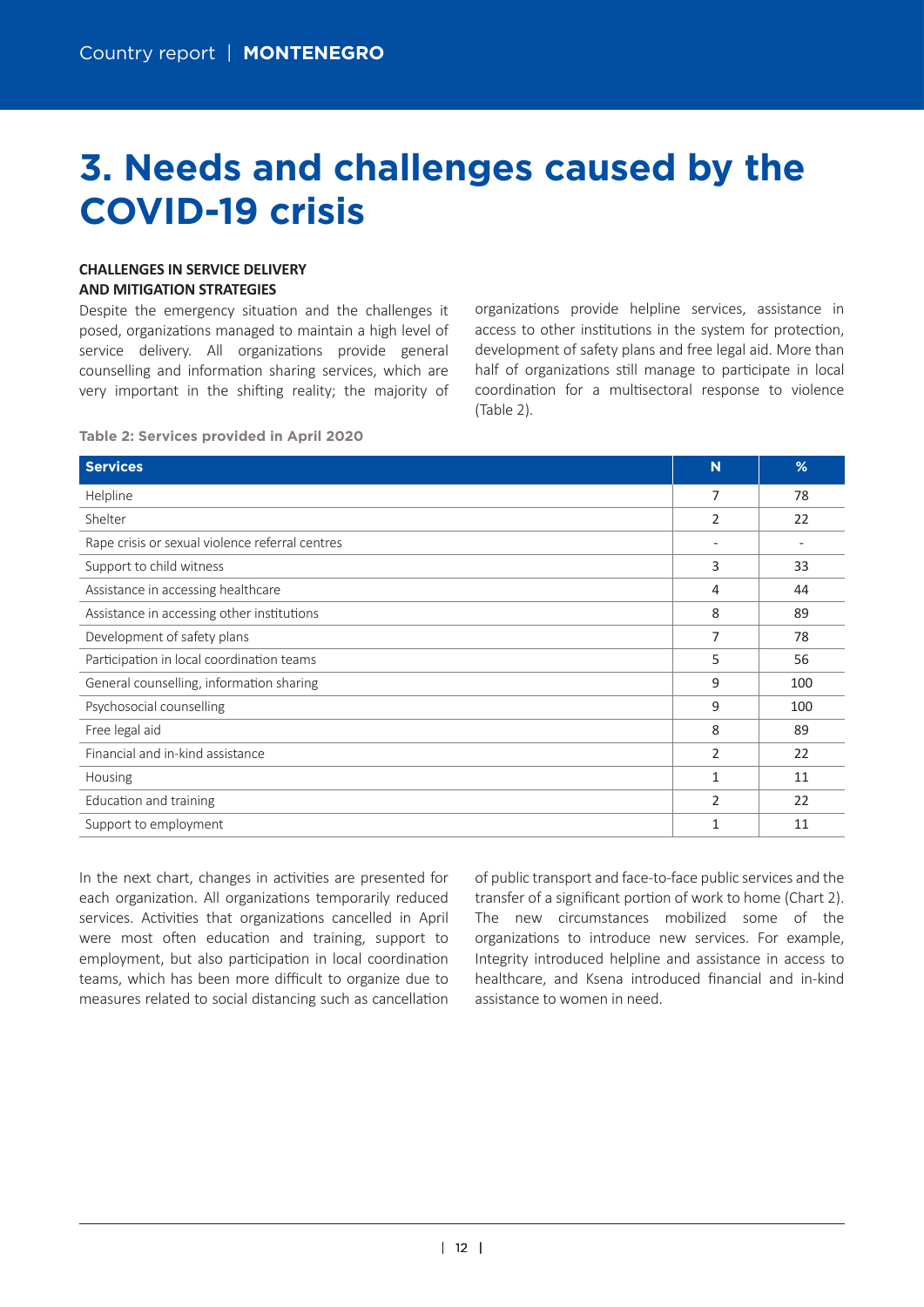**Chart 2: Organizations by services in April 2020 and changes in comparison to February 2020**

## **SOS Plav**

**APRIL:** helpline, support to child witness, assistance in access to healthcare, to other institutions, development of safety plans, participation in local coordination, general counselling, psychosocial support, free legal aid, housing, education and training

#### **Integrity**

**APRIL:** assistance in accessing healthcare, other institutions, participation in local coordination. general counselling **NEW:** helpline, assistance in accessing healthcare **CANCELLED**: programmes for perpetrators, education, assistance in employment

#### **Ksena**

**APRIL:** helpline, support to child witness, assistance in access to healthcare, other institutions, general counselling, pshychosocial counselling, free legal aid **NEW:** financial and in-kind assistance **CANCELLED:** participation in local coordination teams, education, assistance in

## **SOS Niksic**

**APRIL:** helpline, shelter, assistance in access to other institutions. development of safety plans, general counselling, psychosocial support, free legal aid **CANCELLED:** participation in local coordination teams, education, assistance in finding employment

# **SOS Podgorica**

**APRIL:** helpline, support to child witness, assistance in accessing healthcare, other institutions, development of safety plans, general counselling, psychosocial counselling, free legal aid **CANCELLED:** participation in local coordination, education

## **CRI**

**APRIL:** helpline, assistance in access to other institutions. participation in local coordination, general counselling, psychosocial education **CANCELLED:** assistance in accessing healthcare, assistance in employment

# **WSH**

**APRIL:** helpline, shelter, support to child witness, assistance in access to healthcare, other institutions, general counselling, pshychosocial counselling, free legal aid **CANCELLED:** education

# **MWL**

**APRIL:** helpline, general counselling, psychosocial **CANCELLED**: assistance in access to other institutions, development of safety plans, participation in local coordination, education

# **IKRE**

**APRIL:** assistance in access to other institutions, development of safety plans, participation in local coordination, general counselling, psychosocial support, free legal aid **CANCELLED:** education, assistance in employment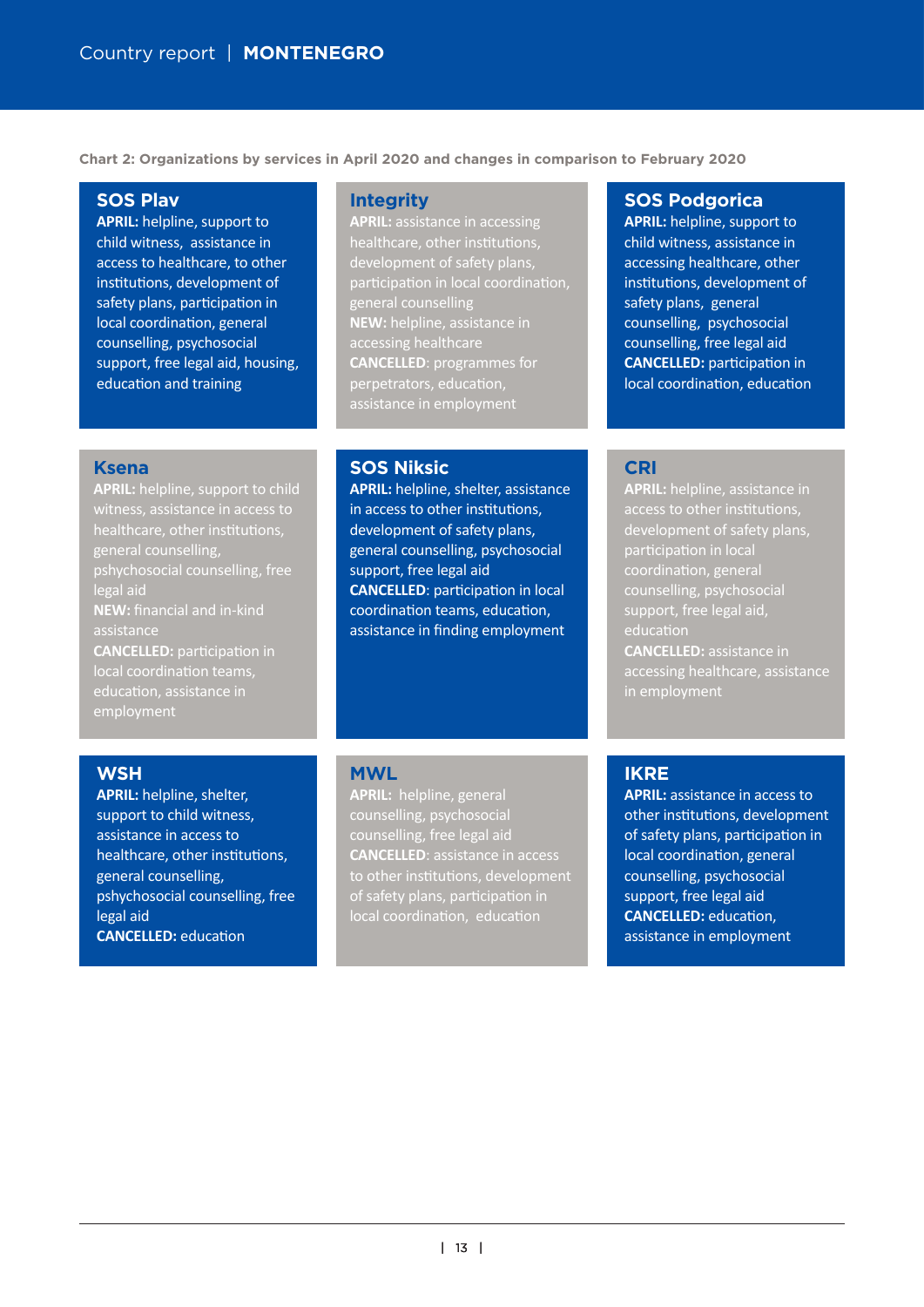The shifts in activities are closely related to the perception of priorities of target groups to which organizations provide support, but also depend on the available resources and capacities to develop somewhat successful mitigation strategies. Table 3 presents changes in the perception of priorities among organizations.

It is noticeable that the helpline and psychosocial counselling are now perceived as the two most important services by the majority of organizations, while prior to the pandemic, shelters and support in access to other institutions in the system for protection were also highly prioritized.

| Table 3: Perception of priority services for women victims of VAW in February and April 2020 |  |  |  |  |  |  |  |  |  |  |  |  |
|----------------------------------------------------------------------------------------------|--|--|--|--|--|--|--|--|--|--|--|--|
|----------------------------------------------------------------------------------------------|--|--|--|--|--|--|--|--|--|--|--|--|

| <b>Services</b>                               | Organizations that pointed to the service as<br>one of the three priority services |                          |                          |                   |  |  |  |  |
|-----------------------------------------------|------------------------------------------------------------------------------------|--------------------------|--------------------------|-------------------|--|--|--|--|
|                                               |                                                                                    | <b>February 2020</b>     |                          | <b>April 2020</b> |  |  |  |  |
|                                               | N                                                                                  | %                        | N                        | %                 |  |  |  |  |
| Helpline                                      | 4                                                                                  | 44                       | $\overline{7}$           | 78                |  |  |  |  |
| Shelter                                       | 5                                                                                  | 56                       | 4                        | 44                |  |  |  |  |
| Rape crisis centers                           | 1                                                                                  | 11                       | 2                        | 22                |  |  |  |  |
| Support to child witness                      | 1                                                                                  | 11                       | 1                        | 11                |  |  |  |  |
| Support in access to healthcare               | $\overline{2}$                                                                     | 22                       | $\overline{2}$           | 22                |  |  |  |  |
| Support in access to institutions for support | 4                                                                                  | 44                       | 2                        | 22                |  |  |  |  |
| Development of safety plans                   | $\mathbf{1}$                                                                       | 11                       | $\overline{a}$           |                   |  |  |  |  |
| Participation in coordination teams           | $\overline{\phantom{a}}$                                                           | $\overline{\phantom{a}}$ |                          |                   |  |  |  |  |
| Specialized programs for perpetrators         | $\overline{\phantom{0}}$                                                           | $\overline{\phantom{a}}$ | $\overline{\phantom{a}}$ |                   |  |  |  |  |
| General counselling                           | $\mathbf{1}$                                                                       | 11                       | 1                        | 11                |  |  |  |  |
| Psychosocial counselling                      | 5                                                                                  | 56                       | 6                        | 67                |  |  |  |  |
| Free legal aid                                | $\overline{2}$                                                                     | 22                       | 1                        | 11                |  |  |  |  |
| Financial support                             | $\overline{\phantom{0}}$                                                           | $\overline{\phantom{a}}$ | 1                        | 11                |  |  |  |  |
| Housing                                       | $\overline{\phantom{0}}$                                                           | $\overline{\phantom{a}}$ |                          |                   |  |  |  |  |
| Education and training                        |                                                                                    |                          | $\overline{a}$           |                   |  |  |  |  |
| Support to employment                         | 1                                                                                  | 11                       |                          |                   |  |  |  |  |

Data presented in the next chart shows the perception of priority services among organizations in February and April 2020. Four organizations did not change priorities (SOS Plav, SOS Niksic, CRI and MWL), while five organizations have revised the prioritization of services (Chart 3).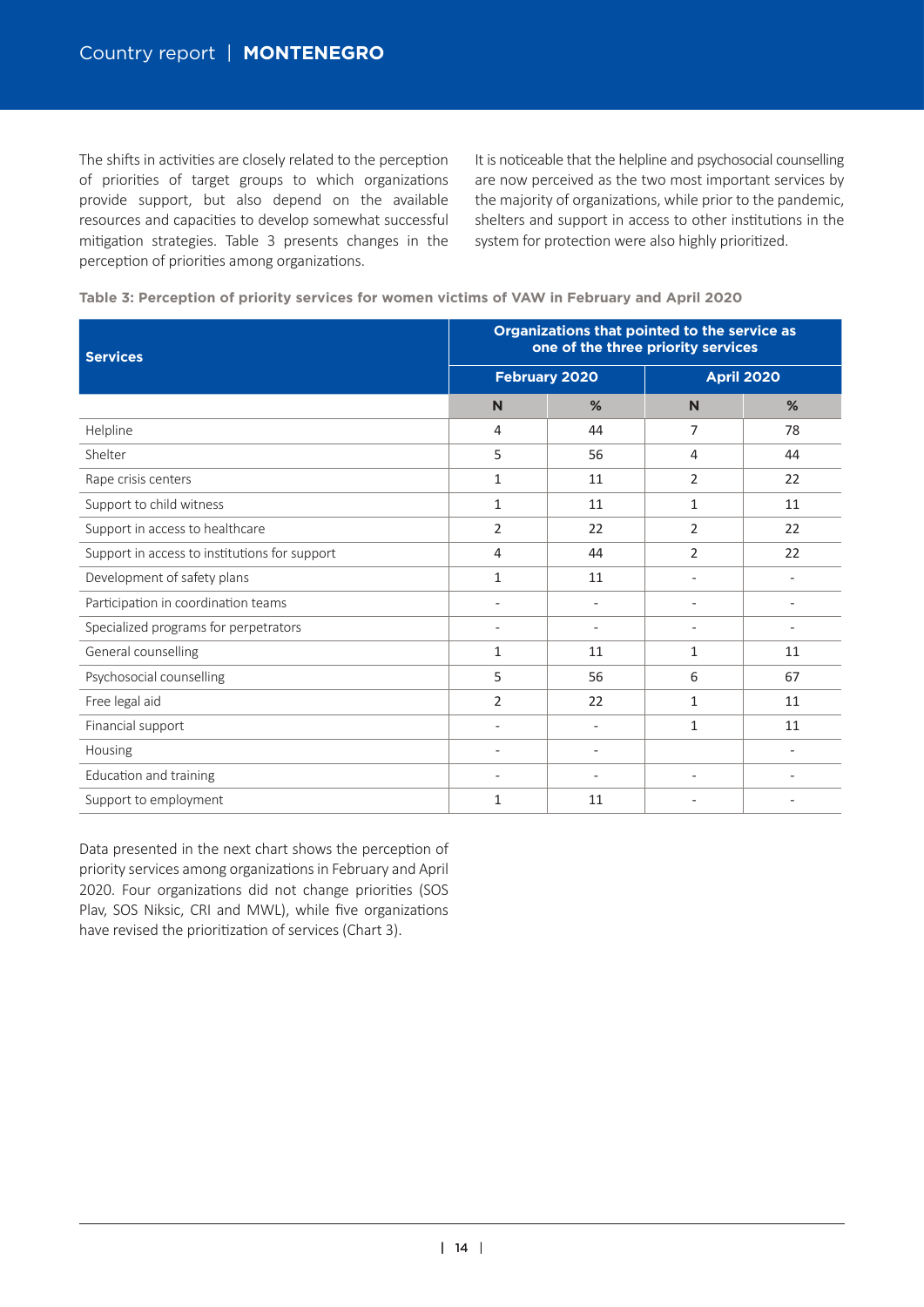**Chart 3: Perception of priority services in protection of women victims of VAW before and during the pandemic**

| Perception of priorities in February and April 2020 |                                       |  |  |  |  |  |  |  |
|-----------------------------------------------------|---------------------------------------|--|--|--|--|--|--|--|
| <b>FEBRUARY 2020</b>                                | <b>APRIL 2020</b>                     |  |  |  |  |  |  |  |
| <b>WSH</b>                                          | <b>WSH</b>                            |  |  |  |  |  |  |  |
| 1. Helpline                                         | 1. Helpline                           |  |  |  |  |  |  |  |
| 2. Shelter                                          | 2. Shelter                            |  |  |  |  |  |  |  |
| 3. Free legal aid7787                               | 3. Financial and in-kind assistance   |  |  |  |  |  |  |  |
| <b>MWL</b>                                          | <b>MWL</b>                            |  |  |  |  |  |  |  |
| 1. Helpline                                         | 1. Helpline                           |  |  |  |  |  |  |  |
| 2. Psychosocial counselling                         | 2. Psychosocial counselling           |  |  |  |  |  |  |  |
| 3. General counselling                              | 3. General counselling                |  |  |  |  |  |  |  |
| <b>IKRE</b>                                         | <b>IKRE</b>                           |  |  |  |  |  |  |  |
| 1. Shelter                                          | 1. Helpline                           |  |  |  |  |  |  |  |
| 2. Psychosocial counselling                         | 2. Rape crisis centers                |  |  |  |  |  |  |  |
| 3. Assistance in employment                         | 3. Psychosocial counselling           |  |  |  |  |  |  |  |
| <b>SOS Plav</b>                                     | <b>SOS Plav</b>                       |  |  |  |  |  |  |  |
| 1. Helpline                                         | 1. Helpline                           |  |  |  |  |  |  |  |
| 2. Shelter                                          | 2. Shelter                            |  |  |  |  |  |  |  |
| 3. Rape crisis center                               | 3. Rape crisis center                 |  |  |  |  |  |  |  |
| <b>Integrity</b>                                    | <b>Integrity</b>                      |  |  |  |  |  |  |  |
| 1. Shelter                                          | 1. Shelter                            |  |  |  |  |  |  |  |
| 2. Support in accessing healthcare                  | 2. Assistance in access to healthcare |  |  |  |  |  |  |  |
| 3. Development of safety plans                      | 3. Psychosocial counselling           |  |  |  |  |  |  |  |
| <b>SOS Podgorica</b>                                | <b>SOS Podgorica</b>                  |  |  |  |  |  |  |  |
| 1. Psychosocial counselling                         | 1. Helpline                           |  |  |  |  |  |  |  |
| 2. Access to other institutions                     | 2. Psychosocial counselling           |  |  |  |  |  |  |  |
| 3. Free legal aid                                   | 3. Free legal aid                     |  |  |  |  |  |  |  |
| <b>Ksena</b>                                        | <b>Ksena</b>                          |  |  |  |  |  |  |  |
| 1. Psychosocial counselling                         | 1. Helpline                           |  |  |  |  |  |  |  |
| 2. Support to child witness                         | 2. Psychosocial counselling           |  |  |  |  |  |  |  |
| 3. Access to other institutions                     | 3. Support to child witness           |  |  |  |  |  |  |  |
| <b>SOS Niksic</b>                                   | <b>SOS Niksic</b>                     |  |  |  |  |  |  |  |
| 1. Helpline                                         | 1. Helpline                           |  |  |  |  |  |  |  |
| 2. Shelter                                          | 2. Shelter                            |  |  |  |  |  |  |  |
| 3. Access to other institutions                     | 3. Access to other institutions       |  |  |  |  |  |  |  |
| <b>CRI</b>                                          | <b>CRI</b>                            |  |  |  |  |  |  |  |
| 1. Access to other institutions                     | 1. Access to other institutions       |  |  |  |  |  |  |  |
| 2. Access to healthcare                             | 2. Access to healthcare               |  |  |  |  |  |  |  |
| 3. Psychosocial counselling                         | 3. Psychosocial counselling           |  |  |  |  |  |  |  |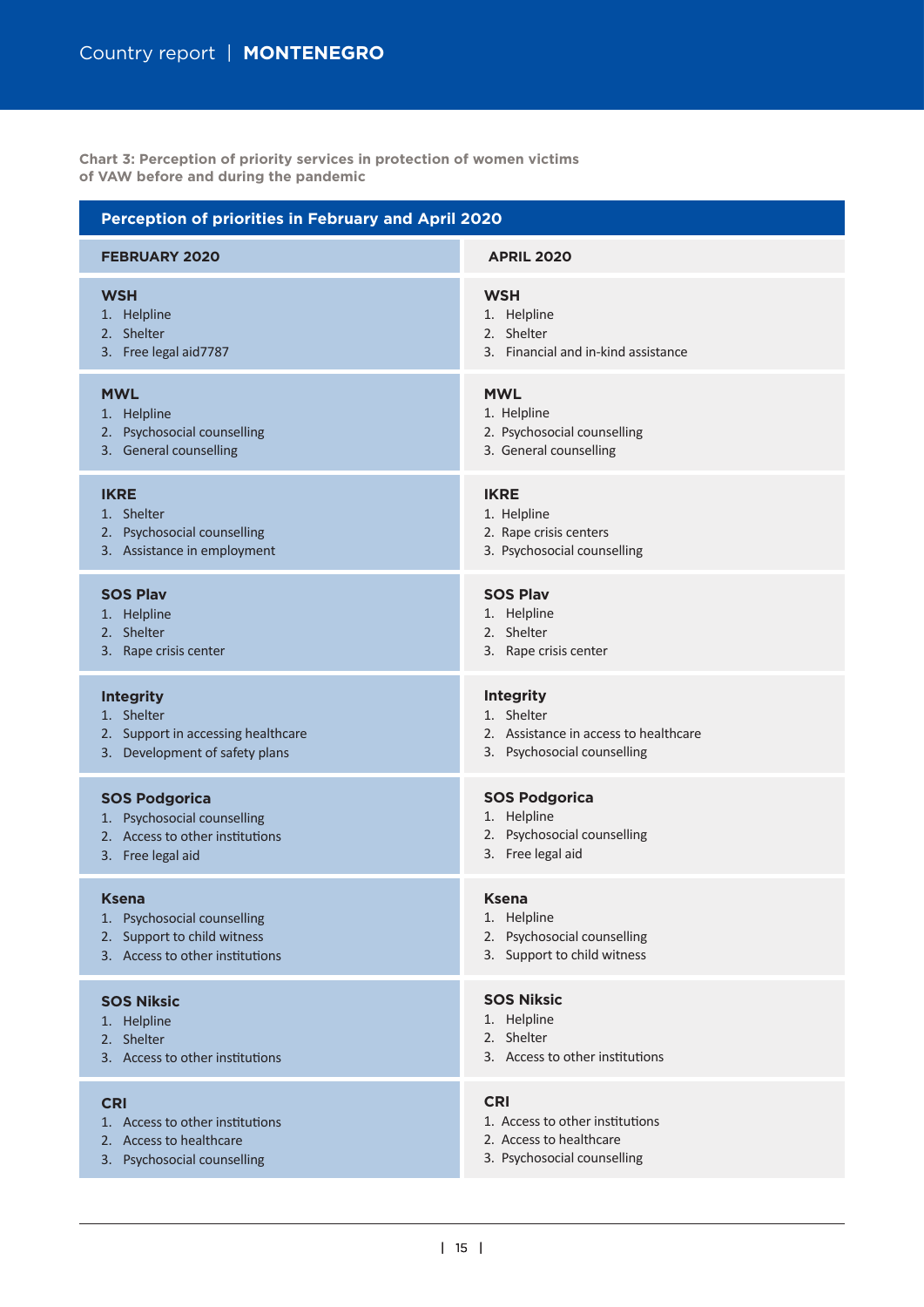WSH explained that in April the financial and in-kind assistance to women became more important than free legal aid, stating that women have lost their jobs in the situation of special measures and as a consequence have been facing very difficult economic situations. The need for financial and in-kind assistance has been emphasized by all organizations.

IKRE emphasized that violence increased in terms of prevalence and intensity since the initiation of social distancing measures. Therefore, the rape crisis centers replaced assistance in employment among priority services.

Although there are often challenges related to service provision, there are specific challenges that organizations face in the delivery of particular services. In further sections, the challenges and mitigation strategies together with lessons learned and needs for support are presented.

# **Helpline services**

Helpline services are provided by SOS Plav, SOS Podgorica, Ksena, SOS Niksic, CRI and WSH. While SOS Niksic, SOS Podgorica and WSH are licensed providers of specialized services, SOS Plav, Ksena and CRI are in the process of meeting the requirements for licensing helpline services. MWL has provided SOS phone service for victims of sexual exploitation since May 2019 and SOS line for victims of trafficking since 2009.

### **CHALLENGES, MITIGATION AND INNOVATION**

The content of helpline services has not changed since the outbreak of pandemic, but the methods of service delivery have. The only change in the content of services is reported by Ksena, which stopped referral to specialized services in April. All other organizations continue to provide services on the same scale, including the referral, information sharing, general consultations, psychosocial and legal support (Table 4).

The methods of service delivery have changed since some organizations transferred services from office to homes of consultants (Ksena, CRI, WSH, MWL). However, other organizations (SOS Plav, SOS Podgorica, SOS Niksic) continued to provide services from the office. There has been no change in using other communication tools, such as online or mobile applications. The organizations that use these alternative forms of communication in April had been using them before the pandemic. On the other hand, organizations that did not use online or mobile communication tools prior to the pandemic did not introduce these tools after the outbreak (Table 4).

#### **Table 4: Changes in content and method of helpline service**

| <b>Content of the</b><br>helpline       |     | <b>SOS Plav</b> |     | <b>SOS</b><br><b>Podgorica</b> |     | <b>Ksena</b> |     | <b>SOS</b><br><b>Niksic</b> |     | <b>CRI</b>   |     | <b>WSH</b>   |              | <b>MWL</b>   |
|-----------------------------------------|-----|-----------------|-----|--------------------------------|-----|--------------|-----|-----------------------------|-----|--------------|-----|--------------|--------------|--------------|
|                                         | Feb | <b>April</b>    | Feb | <b>April</b>                   | Feb | <b>April</b> | Feb | <b>April</b>                | Feb | <b>April</b> | Feb | <b>April</b> | Feb          | <b>April</b> |
| Information sharing,<br>consultations   |     |                 |     |                                |     |              |     |                             |     |              |     |              |              |              |
| Psychosocial support                    |     |                 |     |                                |     |              |     |                             |     |              |     |              |              |              |
| Legal support                           |     |                 |     |                                |     |              |     |                             |     |              |     |              |              |              |
| Referral to specialized<br>services     |     |                 |     |                                |     |              |     |                             |     |              |     |              |              |              |
| <b>Method of service delivery</b>       |     |                 |     |                                |     |              |     |                             |     |              |     |              |              |              |
| Through phone from<br>the office        |     |                 |     |                                |     |              |     |                             |     |              |     |              |              |              |
| Through phone from<br>the home of staff |     |                 |     |                                |     |              |     |                             |     |              |     |              |              |              |
| Through e-mail                          |     |                 |     |                                |     |              |     |                             |     |              |     |              |              |              |
| Through online chat                     |     |                 |     |                                |     |              |     |                             |     |              |     |              |              |              |
| Through mobile<br>application chat      |     |                 |     |                                |     |              |     |                             |     |              |     |              |              |              |
|                                         |     |                 |     |                                |     |              |     | Legend:                     |     | Provided     |     |              | Not provided |              |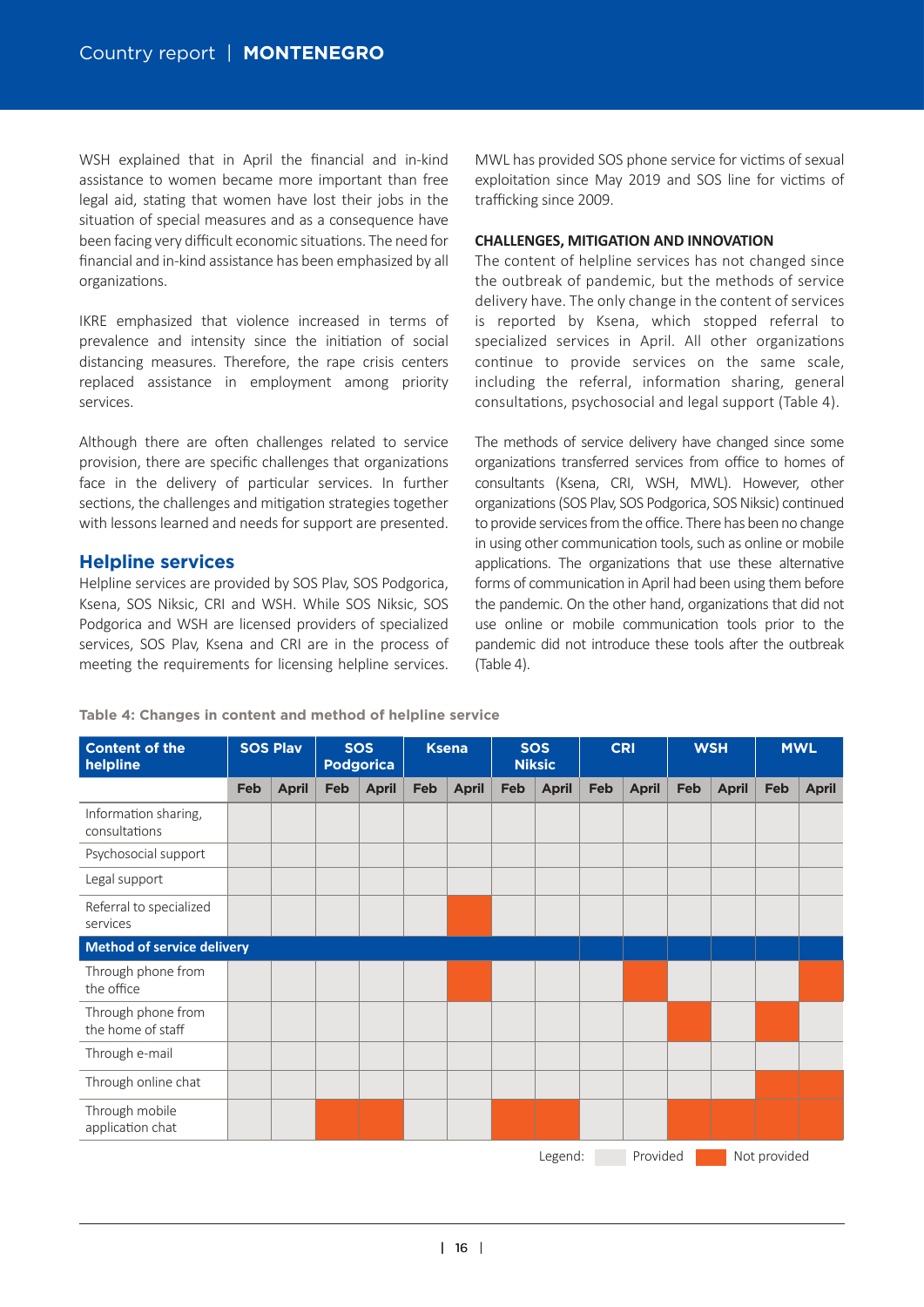Organizations providing helpline services pointed to various challenges they are facing in service delivery since the pandemic outbreak. All organizations reported challenges related to health risks of staff; six out of seven organizations (86%) reported challenges relating to the health risks of beneficiaries and problems in access of beneficiaries to services due to the lack of transport, lack of information, curfew, firmer control of perpetrator or changed channels of communications. Organizations also pointed to problems with referrals to health institutions (four or 57%) and in communication with other institutions due to their changed work regimes.

Strategies used to mitigate these challenges are also diverse (presented in the same table). In general,

organizations shifted services to the homes of consultants working on helpline; face-to-face communication is very limited and only applied in priority cases with necessary health safety equipment. In an attempt to address the challenges related to the firmer control of perpetrators over women which prevents them calling for help, organizations have been conducting campaigns on social media and other channels to raise awareness among citizens to report violence when they witness it.

Organizations have been informed that UNDP will develop the digital application "Be safe" ("Budi sigurna") and as project partners they were able to provide suggestions and comments on proposed solutions.

| <b>Key challenges</b>                                                                      | <b>SOS</b><br><b>Play</b>  | <b>SOS</b><br><b>Podgorica</b> | <b>Ksena</b>               | <b>SOS</b><br><b>Niksic</b> | <b>CRI</b> | <b>WSH</b> | <b>MWL</b> | <b>Mitigation strategies</b>                                                                                                                                                                |
|--------------------------------------------------------------------------------------------|----------------------------|--------------------------------|----------------------------|-----------------------------|------------|------------|------------|---------------------------------------------------------------------------------------------------------------------------------------------------------------------------------------------|
| Health problems and<br>health risks of organization<br>staff                               | ✔                          |                                |                            |                             |            |            |            | Service is provided online,<br>organizations have their own<br>doctor, work from home, using<br>safety measures (mask, gloves)                                                              |
| Health risks of beneficiaries                                                              | $\boldsymbol{\mathscr{L}}$ |                                | $\boldsymbol{\mathscr{L}}$ |                             |            |            |            | Service is provided online,<br>organizations have their own<br>doctor, work from home, using<br>safety measures (mask, gloves)                                                              |
| The ability to provide<br>necessary funds for regular<br>service delivery                  | $\boldsymbol{\mathcal{U}}$ |                                | $\boldsymbol{\mathscr{C}}$ |                             |            |            |            | Relying on volunteering work;<br>new donors identified; funds<br>are already secured                                                                                                        |
| The access of victims of<br>VAW to services due to the<br>lack of transport                | v                          |                                |                            |                             |            |            |            | Some organizations have cars<br>or use private cars from<br>members to transport victims                                                                                                    |
| The access of victims of<br>VAW to services due to the<br>lack of information              | $\boldsymbol{\nu}$         |                                | $\boldsymbol{\mathcal{U}}$ |                             |            |            |            | Disseminating information<br>through different media<br>channels, through e-mails for<br>previous beneficiaries, through<br>mediators in Roma settlements,<br>announcing mobile application |
| The access of victims of<br>VAW to services due to the<br>curfew                           | $\boldsymbol{\mathcal{L}}$ |                                |                            |                             |            |            |            | In cooperation with the police,<br>permits excluding the<br>prohibition of movement for<br>NGOs providing these services<br>are issued                                                      |
| The access of victims of<br>VAW to services due to the<br>firmer control of<br>perpetrator | $\boldsymbol{\mathscr{L}}$ |                                |                            |                             |            |            |            | Campaigning for citizens to<br>report violence in their<br>neighbourhood, using online<br>tools (social media, e-mail)                                                                      |

### **Table 5: Challenges and mitigation strategies related to helpline**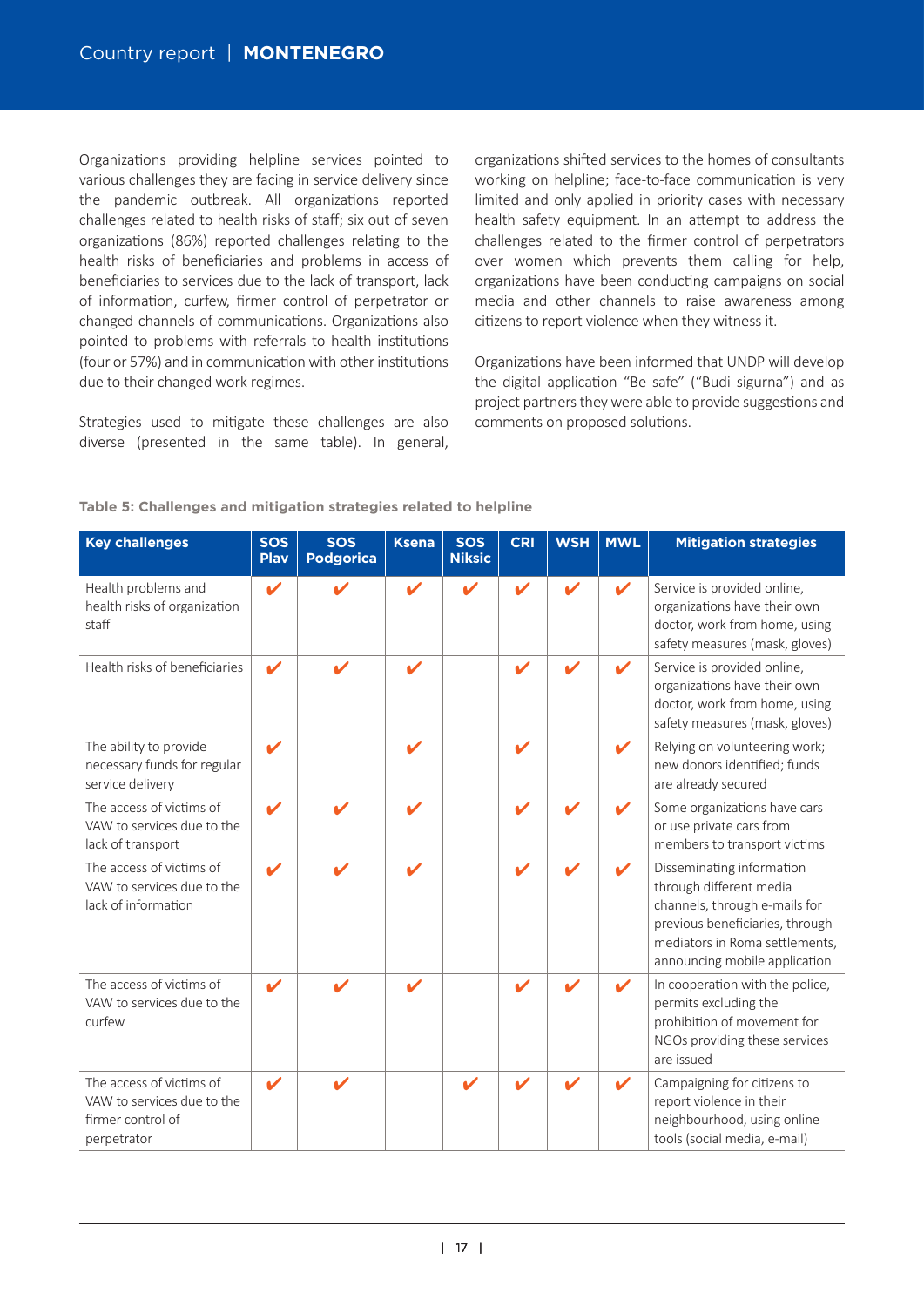# Country report | **MONTENEGRO**

| <b>Key challenges</b>                                                                                                     | <b>SOS</b><br>Play         | <b>SOS</b><br><b>Podgorica</b> | <b>Ksena</b> | <b>SOS</b><br><b>Niksic</b> | <b>CRI</b>                 | <b>WSH</b>               | <b>MWL</b>               | <b>Mitigation strategies</b>                                                                                                                    |
|---------------------------------------------------------------------------------------------------------------------------|----------------------------|--------------------------------|--------------|-----------------------------|----------------------------|--------------------------|--------------------------|-------------------------------------------------------------------------------------------------------------------------------------------------|
| The access of victims of<br>VAW to services due to the<br>inadequate communication<br>channels (i.e. cannot use<br>phone) | $\boldsymbol{\mathscr{L}}$ |                                |              |                             | V                          | $\overline{\mathscr{L}}$ |                          | Victims use phone in greatest<br>numbers, but are also using<br>online tools, such social media                                                 |
| Insufficient space to<br>accommodate victims                                                                              | V                          | ✔                              |              |                             | $\boldsymbol{\mathscr{C}}$ |                          | $\overline{\mathscr{L}}$ | Lobbying with government<br>institutions to provide<br>additional accommodation                                                                 |
| Difficulties in provision of<br>food, clothes, hygiene for<br>beneficiaries                                               |                            |                                |              |                             |                            |                          | ✔                        | Collaboration with Red Cross,<br>asking institutions to provide<br>more help                                                                    |
| Referral to healthcare<br>centres                                                                                         |                            | V                              |              |                             |                            |                          | $\mathbf{v}$             | Advocating with health centers<br>to accept victims of VAW as<br>urgent cases, good cooperation<br>with health centers                          |
| Cooperation with justice<br>system in support to<br>beneficiaries                                                         |                            |                                |              |                             |                            |                          | V                        | Good cooperation with justice<br>system, online and telephone<br>communication, established<br>emergency communication<br>system with judiciary |
| Cooperation with social<br>protection system in<br>support to beneficiaries                                               |                            |                                |              |                             |                            |                          |                          | Good previously established<br>cooperation; using online,<br>telephone communication,<br>emergency communication<br>system                      |
| Cooperation with police +<br>judiciary + other existing<br>referral system in support<br>to beneficiaries                 |                            |                                |              |                             |                            |                          |                          | Telephone communication,<br>some organizations have good<br>cooperation, some are<br>developing new protocols for<br>emergency situations       |

Some women from marginalized groups do not possess phones, so the role of persons of trust and Roma mediators is of key importance for their access to services.

There are now more problems with referrals than in prior to COVID-19. Organizations report that it is not easy to find places for women in need in shelters as there is not enough space. There is also a greater need to provide women with food, clothing and other necessities, and some service providers cooperate to this aim with humanitarian organizations. This is particularly the case with Roma and Egyptian women, who often live in severe material deprivation. MWL introduced the practice of making lists of needs reported through helpline and then asking humanitarian organizations to provide these goods.

Due to working from home or a combination of work from the office and home, some organizations provide longer service hours. For example, SOS Podgorica provided helpline service from 9h to 17h before the pandemic, and the service is now available 24/7.

Some organizations working with women from marginalized groups provide services that are not licensed, and during this situation they fully understood the importance of having licensed services.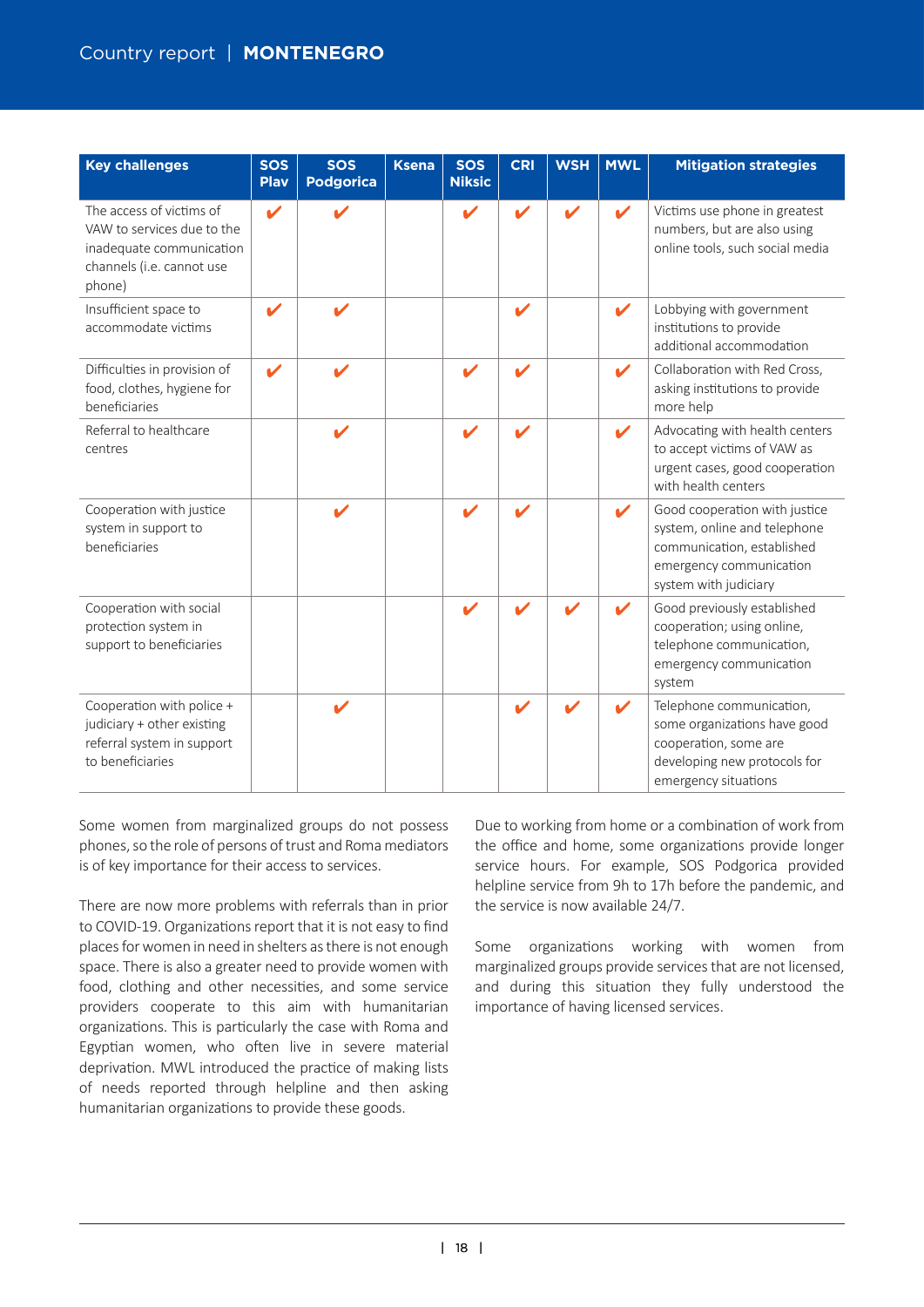#### **LESSONS LEARNT AND NEEDS FOR SUPPORT**

The main lesson learnt by the majority of organizations is the importance of diversifying methods of communication within the helpline service. Phone communication is still commonly used by women, but in the current situation, due to the firmer control of perpetrators, other forms of communication increased in importance, such as online chat or mobile phone chat applications. E-mail is another effective tool, particularly when it comes to legal advice, as it can be difficult to understand legal matters, and e-mail communication allows women to re-read the advice and understand more complex legal information. However, for some women this is not a solution, as they live in deprived areas and households and may not possess phones. The experience of CRI with persons of trust and mediators in target group communi�es provides a good method of reaching these women.

The organizations reported the following needs related to helpline service provision:

- Development of new tools of communication, such as mobile applications, and their promotion among women;
- Exchange of good practices organizations adopted to adjust to the emergency situation; mutual learning to foster innovation;
- Support in licensing services;
- Provision of safety equipment for the office staff and for keeping the office space safe and in line with health safety standards;
- Support for the mobilization of more volunteers, particularly activists from marginalized groups, such as Roma and Egyptian, in order to increase outreach to women living in more isolated communities;
- Easier access to permits for staff to move during curfew hours;
- Support in providing adequate equipment such as smartphones, which enable chat applications such as the popular application Viber.

### **Shelter**

Shelter services are provided by SOS Niksic and WSH.

### **CHALLENGES, MITIGATION AND INNOVATION**

The shelters provide accommodation for women and children victims of violence, psychosocial support, legal support, development of safety plans, and assistance in communication with other institutions. Two shelters did not revise the content of their services since the outbreak of pandemic (Table 6).

#### **Table 6: Changes in content of shelter services**

| <b>Content of the helpline</b>                                  | <b>SOS Niksic</b> |              | <b>WSH</b>      |              |  |
|-----------------------------------------------------------------|-------------------|--------------|-----------------|--------------|--|
|                                                                 | <b>February</b>   | <b>April</b> | <b>February</b> | <b>April</b> |  |
| Accommodation for women and children                            |                   |              |                 |              |  |
| Psychosocial support                                            |                   |              |                 |              |  |
| Legal support                                                   |                   |              |                 |              |  |
| Development of safety plans                                     |                   |              |                 |              |  |
| Assistance in communication with other institutions             |                   |              |                 |              |  |
| Short term financial or in-kind assistance for women in shelter |                   |              |                 |              |  |
|                                                                 | Legend:           | Provided     |                 | Not provided |  |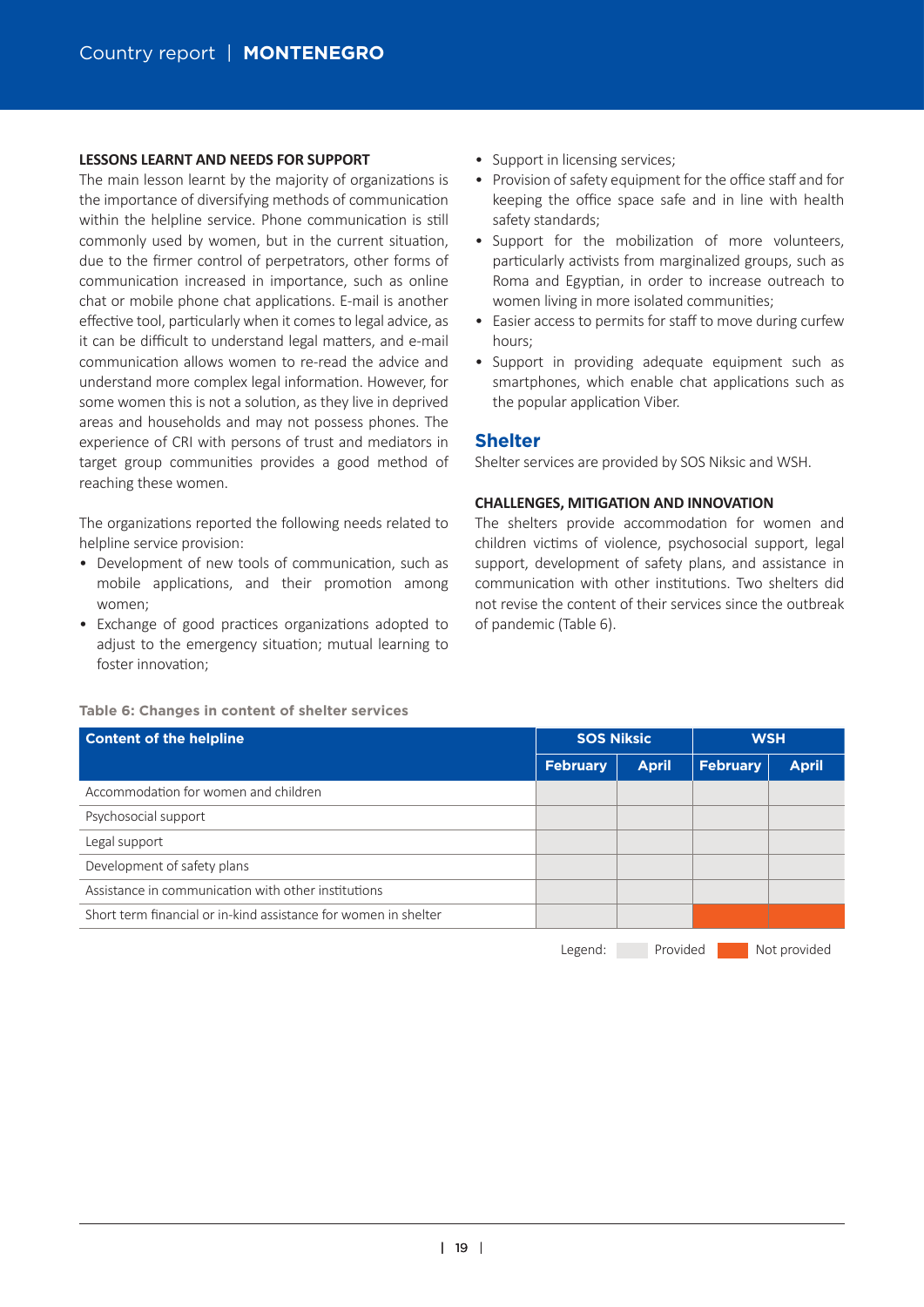Key challenges in keeping shelters operational relate to the health risks of staff and beneficiaries, reduced mobility of beneficiaries due to mobility restriction measures and firmer control of the perpetrator. The organizations responded to these challenges proactively with various mitigation strategies, including following health safety measures, obtaining additional funds from new donors, organizing transport for beneficiaries, organizing campaigns to raise awareness on the availability of services and urging citizens to report violence since it is difficult to women to report themselves due to the firmer control of perpetrator. Previously developed relations with the police, social protection and judiciary are used effectively to bridge the gaps in the work of public institutions during COVID-19 (Table 7).

| Table 7: Challenges and mitigation strategies related to shelter services |  |  |  |  |  |  |  |
|---------------------------------------------------------------------------|--|--|--|--|--|--|--|
|---------------------------------------------------------------------------|--|--|--|--|--|--|--|

| <b>Key challenges</b>                                                                                               | <b>SOS</b><br><b>Niksic</b> | <b>WSH</b>                 | <b>Mitigation strategies</b>                                                                                                                                      |
|---------------------------------------------------------------------------------------------------------------------|-----------------------------|----------------------------|-------------------------------------------------------------------------------------------------------------------------------------------------------------------|
| Health problems and health risks of organization<br>staff                                                           | ✔                           | ✔                          | Health safety protocols are applied, a doctor provides<br>guidelines and monitors the safety procedures aligned<br>with WHO and Ministry of Health in the shelter |
| Health risks of beneficiaries                                                                                       | V                           | $\boldsymbol{\mathcal{U}}$ | Health safety protocols are applied, a doctor provides<br>guidelines and monitors the safety procedures aligned<br>with WHO and Ministry of Health in the shelter |
| The ability to provide necessary funds for regular<br>service delivery                                              |                             |                            | Found new donors, use of funds provided prior to the<br>pandemic                                                                                                  |
| The access of victims of VAW to services due to the<br>lack of transport                                            | $\boldsymbol{\mathscr{C}}$  |                            | Organizations have their own transport service, or staff<br>uses private cars, cooperation with police for inter-city<br>transport                                |
| The access of victims of VAW to services due to the<br>lack of information                                          |                             | $\checkmark$               | Launched online campaign on available services and ways<br>of communication                                                                                       |
| The access of victims of VAW to services due to the<br>curfew                                                       | V                           | $\checkmark$               | Organizations have permits to go out during curfew                                                                                                                |
| The access of victims of VAW to services due to the<br>firmer control of perpetrator                                | V                           | V                          | Using chat, close cooperation with police with possibility<br>to call them any time                                                                               |
| The access of victims of VAW to services due to the<br>inadequate communication channels (i.e. cannot<br>use phone) | V                           | V                          | The majority of victims use phone; victims accommodated<br>in the shelter have access to all communication channels<br>(phone, internet, same as before pandemic) |
| Insufficient space for accommodating victims                                                                        |                             |                            | Some organizations plan to rent additional apartment if<br>needed                                                                                                 |
| Difficulties in provision of food, clothes, hygiene for<br>beneficiaries                                            |                             |                            | Contacting donors, engaging more volunteers for delivery<br>of humanitarian aid when needed                                                                       |
| Referral to healthcare centres                                                                                      | V                           | V                          | Advocating with health centers to accept victims of VAW<br>as urgent cases, good cooperation with health centers                                                  |
| Cooperation with justice system in support to<br>beneficiaries                                                      | V                           | ✔                          | Good cooperation with justice system, online and<br>telephone communication, established emergency<br>communication system with judiciary                         |
| Cooperation with social protection system in<br>support to beneficiaries                                            | V                           | V                          | Good previously established cooperation, using online,<br>telephone communication, emergency communication<br>system                                              |
| Cooperation with police + judiciary + other existing<br>referral system in support to beneficiaries                 | v                           | V                          | Telephone communication, some organizations have good<br>cooperation, some are developing new protocols for<br>emergency situations                               |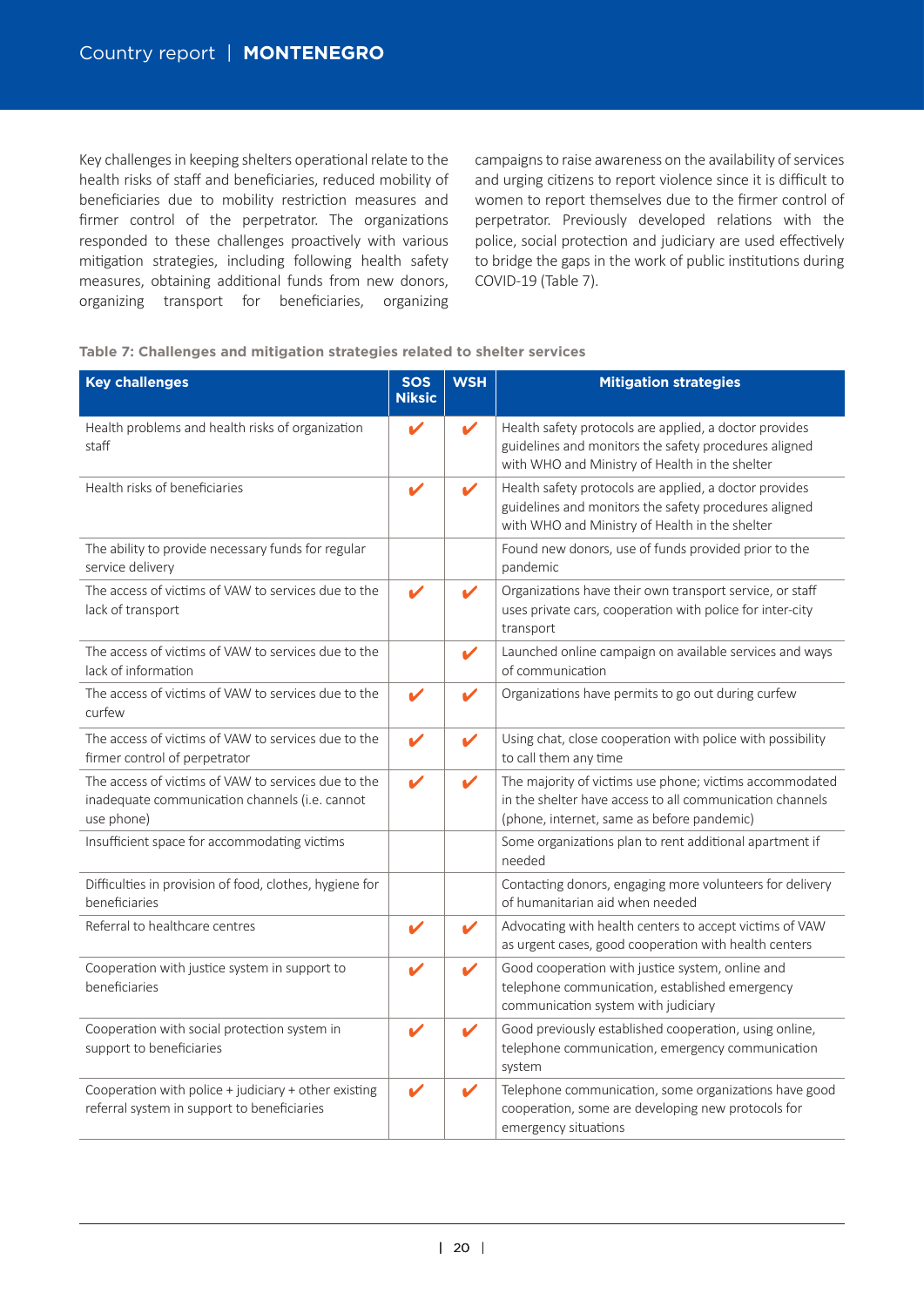Despite a proactive approach to address the challenges, some remaining problems burden the regular functioning of organizations.

One organization listed key measures that have been applied during the pandemic:

- Helpline in the shelter operating  $24/7$ ;
- Helpline in the office operating on working days from 9h-14h;
- Beneficiaries in the shelter instructed on health safety measures and obliged to apply them, including measures related to the disinfection of the premises;
- Poster from the Institute for Public Health placed on the wall with instructions on how to maintain hygiene of hands, how to appropriately use masks and gloves, how to disinfect premises;
- Beneficiaries are provided with instructions on how to remain physically active during the stay in the shelter, with printed workout examples;
- Beneficiaries do not leave the shelter during the pandemic; they stay in the house and the yard;
- Shelter is equipped with all basic medicaments;
- Daily phone communication with beneficiaries and daily visits to shelter by staff (using safety protection) to provide beneficiaries with necessities;
- Since emergency measures, no new beneficiaries have been admi�ed, as the shelter is not designed to provide self-isolation; in case there is a need for new accommodation, consultations with health institutions will be organized.

#### **LESSONS LEARNT AND NEEDS FOR SUPPORT**

Organizations reported that one of the lessons learnt due to the specific COVID-19 emergency working regime is the importance of boosting the self-reliance of women during their stay in the shelter. This helps them become more proactive in organizing everyday life, as staff has more limited access to the shelter. They recognize the importance of being creative in organizing activities in the shelter, as lockdown restricts women's space even more than before. Organizations also started to think about how to expand the capacities of shelters.

In order to adjust service to the new circumstances, organizations will need:

- To find ways to expand the capacities of shelters with the support of donors to have some kind of reserve on the premises where victims could be accommodated in case of increased demand for shelter services;
- Access to sufficient quantities of protective equipment such as masks, gloves, sanitizers;

• To create protocols of accommodating new beneficiaries in the situation of pandemic in cooperation with health institutions, including to be provided with instructions on how and where to organize the self-isolation and sanitary inspection of new beneficiaries in order not to bring infection into the shelter. This could include renting apartments where women would be accommodated during self-isolation prior to accommodation in the shelter. It opens the question of additional staff and provision of services such as psychosocial support or healthcare support.

## **Psychosocial counselling as standalone service**

Psychosocial counselling as standalone service is provided by SOS Plav, Integrity, Ksena, WSH and IKRE.

#### **CHALLENGES, MITIGATION AND INNOVATION**

As for previous services, challenges in service delivery are related to the health safety risks, reduced opportunities of women to access this service due to the lack of public transport, curfew, firmer control of perpetrator or insufficiently adequate communication options. The challenges are posed also by the changed work regimes of institutions with which organizations cooperate in assisting women or to which they are referred for specific services. The mitigation strategies include new health safety protocols, changed methods of service provision and a greater reliance on telephone and online services (Table 8).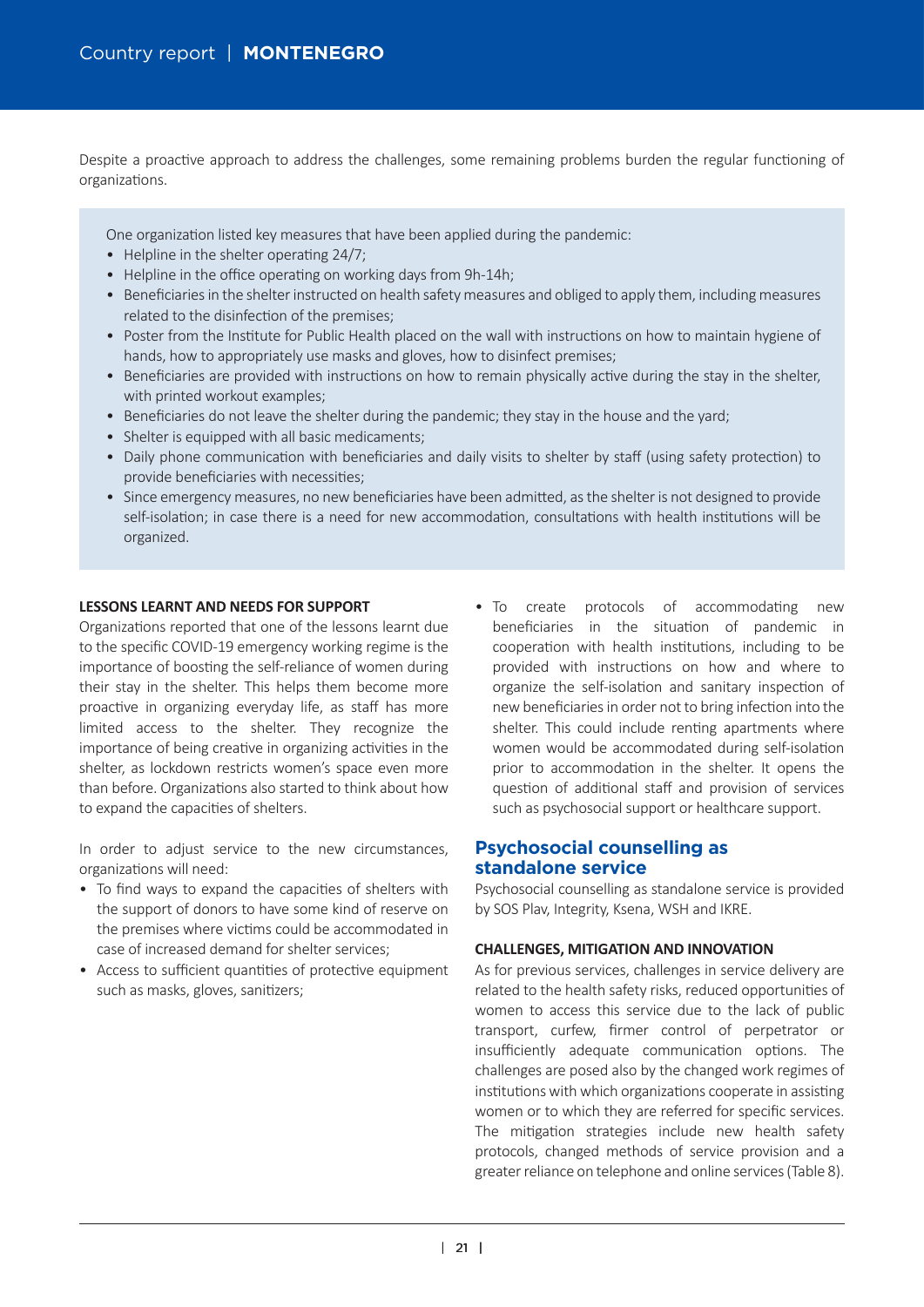| <b>Key challenges</b>                                                                                                     | <b>SOS</b><br><b>Play</b>  | <b>Integrity</b> | <b>SOS</b><br><b>Niksic</b> | <b>Ksena</b>       | <b>WSH</b> | <b>IKRE</b>                | <b>Mitigation strategies</b>                                                                                                                                                       |
|---------------------------------------------------------------------------------------------------------------------------|----------------------------|------------------|-----------------------------|--------------------|------------|----------------------------|------------------------------------------------------------------------------------------------------------------------------------------------------------------------------------|
| Health problems and<br>health risks of organization<br>staff                                                              | $\boldsymbol{\mathcal{U}}$ | V                | V                           | $\boldsymbol{\nu}$ |            | $\boldsymbol{\mathcal{U}}$ | Health safety protocols are applied, a<br>doctor provides guidelines, work<br>shifts from home for employees who<br>are at risk                                                    |
| Health risks of beneficiaries                                                                                             |                            |                  |                             |                    |            | ✔                          | Health safety protocols are applied, a<br>doctor provides guidelines,<br>beneficiaries come to the office for<br>face-to-face consultations only if it is<br>assessed as necessary |
| The ability to provide<br>necessary funds for regular<br>service delivery                                                 |                            |                  |                             |                    |            | ✔                          | Found new donors, relying on<br>volunteers                                                                                                                                         |
| The access of victims of<br>VAW to services due to the<br>lack of transport                                               |                            |                  |                             |                    |            |                            | Organizations have their own<br>transport service, or staff uses private<br>cars, cooperation with police for<br>inter-city transport                                              |
| The access of victims of<br>VAW to services due to the<br>lack of information                                             |                            |                  |                             |                    |            |                            | Launched online campaign on<br>available services and ways of<br>communication                                                                                                     |
| The access of victims of<br>VAW to services due to the<br>curfew                                                          | $\boldsymbol{\mathscr{L}}$ |                  | V                           |                    |            | $\boldsymbol{\mathcal{U}}$ | Organizations have permits to go out<br>during curfew                                                                                                                              |
| The access of victims of<br>VAW to services due to the<br>firmer control of<br>perpetrator                                | V                          |                  | V                           |                    |            | V                          | Using chat, close cooperation with<br>police with possibility to call them<br>any time                                                                                             |
| The access of victims of<br>VAW to services due to the<br>inadequate communication<br>channels (i.e. cannot use<br>phone) |                            |                  |                             |                    |            |                            | The majority of victims use phone,<br>campaign for citizens to report<br>domestic violence (DV)                                                                                    |
| Insufficient space for<br>accommodating victims                                                                           | V                          |                  | v                           |                    |            |                            | In some cases, consultants receive<br>victims in their homes for<br>consultations                                                                                                  |

**Table 8: Challenges and mitigation strategies related to psychosocial support services**

IKRE highlighted that the influence of the COVID-19 pandemic has left a major shift in every aspect of society, inspiring the organization to examine the impact of its services The organizations will work to expand its services after the social distancing period ends, reasoning that the pandemic has created psychological vulnerabilities in people that may increase the risk of experiencing violence.

#### **LESSONS LEARNT AND NEEDS FOR SUPPORT**

Informing women in emergency situations that services are still available is very important. Diverse channels for informing women should be used in order to reach different groups of women.

As needs for the effective adjustment of this service, organizations list:

- Support in digital equipment and skills in order to transfer activities to a digital space, including both information sharing and campaigning about availability of services as well as providing service through digital channels;
- Exchange of experience, good practices and mutual learning with other organizations providing this service.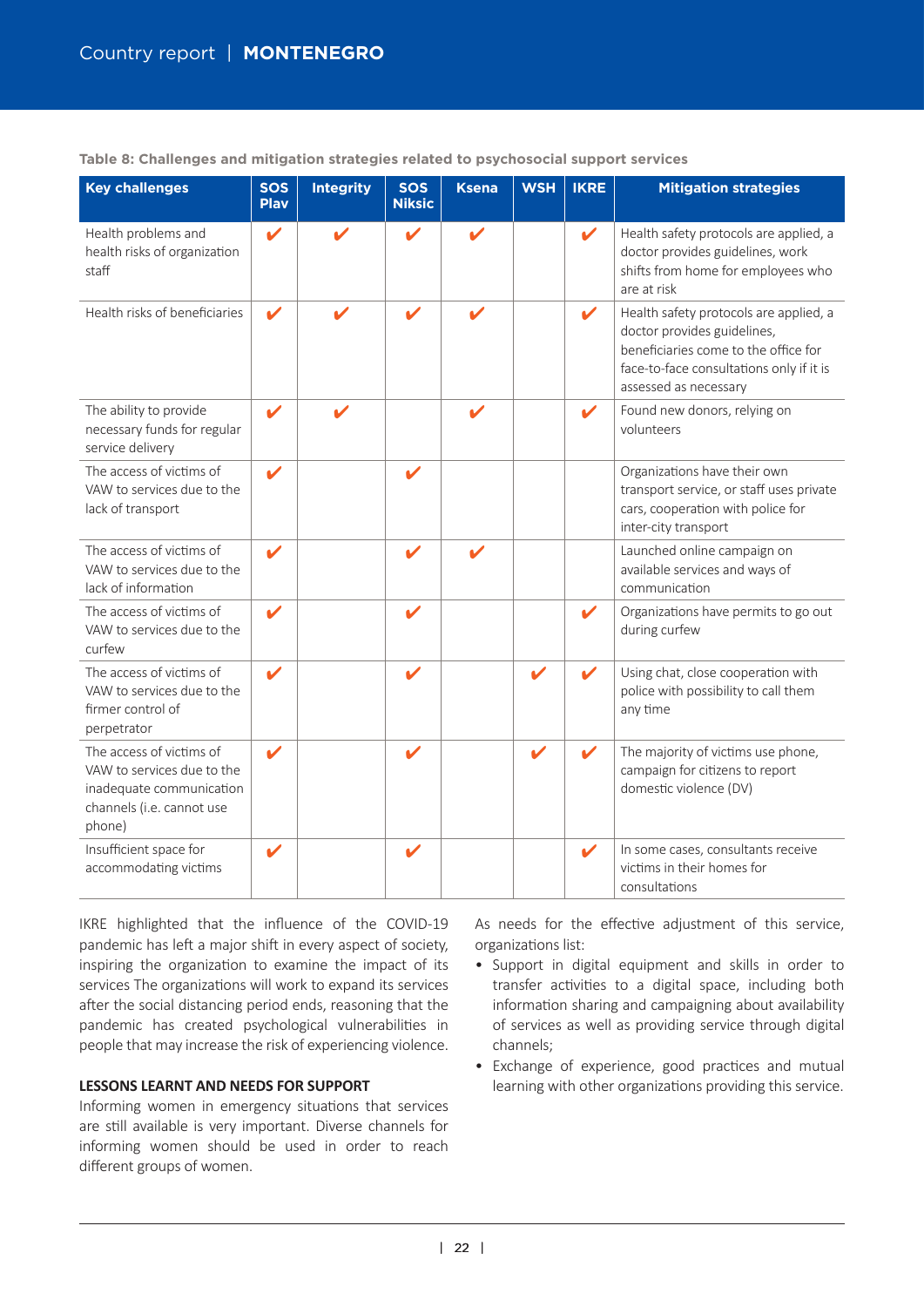# **Free legal aid as standalone service**

Free legal aid as a standalone service is provided by SOS Plav, SOS Podgorica, Ksena, WSH and IKRE.

#### **CHALLENGES, MITIGATION AND INNOVATION**

In the case of free legal aid, challenges are more related to health risks and the access of women to the service than to resources and coordination with other institutions. In response to these challenges, organizations provide legal counselling online (through Facebook chat, e-mail, and similar) or by phone. They meet beneficiaries face-to-face only in specific cases. Similarly, for psychosocial counselling, organizations invest significant efforts to disseminate information about the availability of this service through social media. Only one organization reported as a challenge the cooperation with judiciary, police or other institutions. The mitigation strategy includes phone or online communication with these institutions, as well as communication with local coordinators at municipality level.

#### **Table 9: Challenges and mitigation strategies related to free legal aid**

| <b>Key challenges</b>                                                                                                  | <b>SOS</b><br><b>Play</b>  | <b>SOS</b><br><b>Podgorica</b> | <b>Ksena</b> | <b>WSH</b> | <b>IKRE</b>        | <b>Mitigation strategies</b>                                                                                                                                  |
|------------------------------------------------------------------------------------------------------------------------|----------------------------|--------------------------------|--------------|------------|--------------------|---------------------------------------------------------------------------------------------------------------------------------------------------------------|
| Health problems and health risks of<br>organization staff                                                              | $\boldsymbol{\mathcal{U}}$ |                                | ✔            |            | ✔                  | Counselling is provided online. Only<br>some court cases sessions are<br>organized. In case of emergency<br>interventions consultants wear<br>protective gear |
| Health risks of beneficiaries                                                                                          | V                          |                                | V            |            | ✔                  | Service is provided online. Due to the<br>health risks beneficiaries postpone<br>proceedings                                                                  |
| The access of victims of VAW to<br>services due to the lack of transport                                               | V                          | V                              |              |            |                    | Service is provided by telephone or<br>online                                                                                                                 |
| The access of victims of VAW to<br>services due to the lack of<br>information                                          | $\boldsymbol{\nu}$         | ✔                              | v            |            | ✔                  | Disseminating information through<br>all media channels of the<br>organization                                                                                |
| The access of victims of VAW to<br>services due to the firmer control of<br>perpetrator                                | V                          | V                              |              |            | $\boldsymbol{\nu}$ | Using chat, close cooperation with<br>police with availability to call them<br>any time                                                                       |
| The access of victims of VAW to<br>services due to the inadequate<br>communication channels (i.e.<br>cannot use phone) |                            | ✔                              |              | ✔          |                    | Using media to inform them on<br>availability of service, using Facebook<br>chat                                                                              |
| Cooperation with justice system in<br>support to beneficiaries                                                         |                            | V                              |              |            |                    | Direct communication with judges.<br>The referral is done by phone, e-mail<br>and other communication channels.                                               |
| Cooperation with police + judiciary<br>+ other existing referral system in<br>support to beneficiaries                 |                            | V                              |              |            |                    | Communication with local<br>coordinators at municipality level                                                                                                |

#### **LESSONS LEARNT AND NEED FOR SUPPORT**

As needs for the effective adjustment of this service, organizations need:

• Support in the form of digital equipment and skills in order to transfer activities to a digital space, including both information sharing and campaigning about the

availability of services as well as providing service through digital channels;

- Free phone line for legal counselling;
- Increased levels of networking and communication between women's groups; exchange of experience, good practices, mutual learning.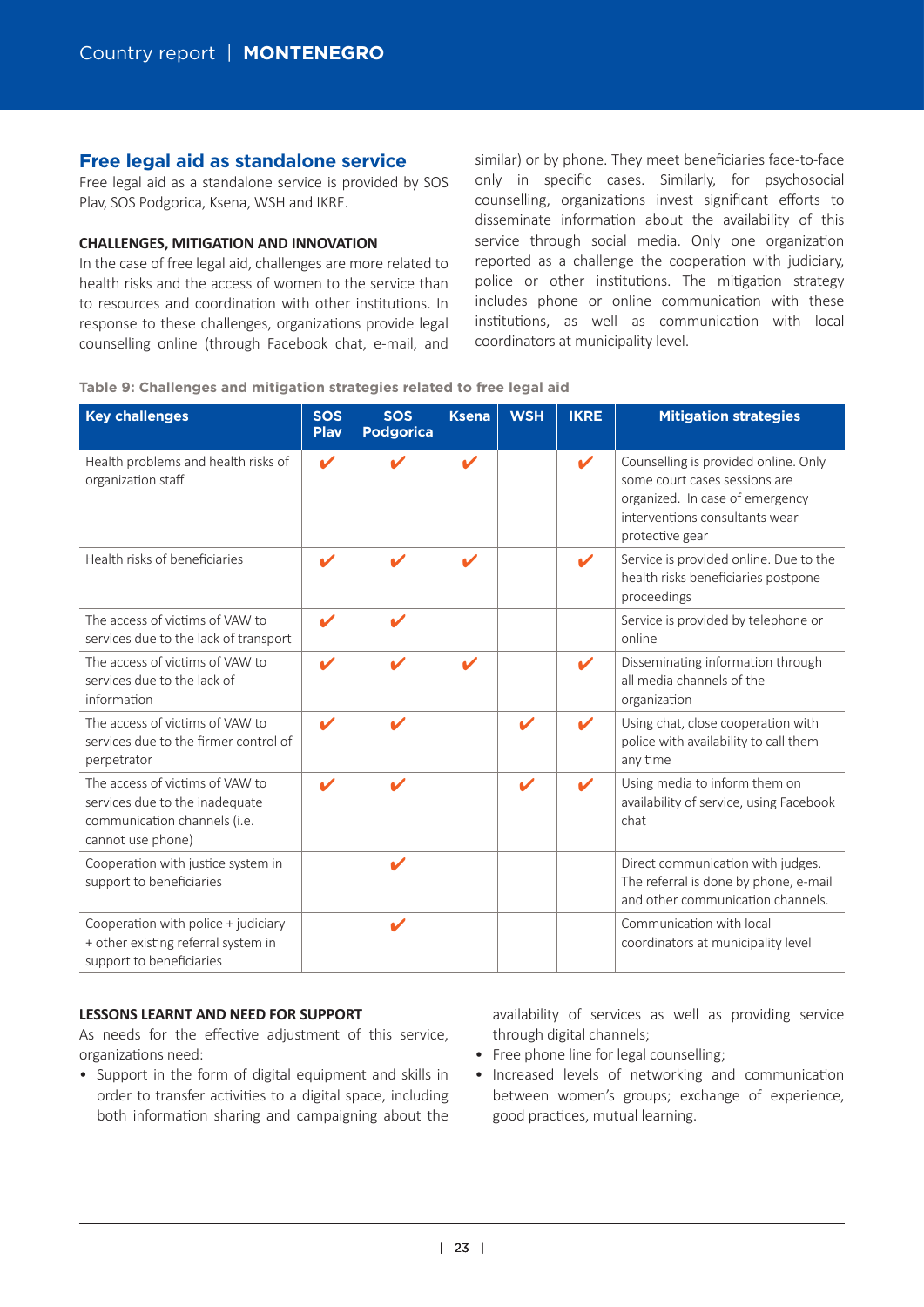# **Assistance in accessing healthcare and other institutions**

Two organizations provide support in access to healthcare: SOS Plav and CRI. SOS Plav, SOS Podgorica, Ksena, SOS Niksic, CRI, WSH, MWL and IKRE offer support in accessing other institutions.

Organizations report different experiences in regard to the work of police during the pandemic. Some organizations state that it is more difficult to reach the police. Police orders and protective measures of removal of perpetrator from home are not issued. Furthermore, due to the new workload, police do not respond to all cases of violence and work in the field less frequently. There are also fewer police officers in the department responsible for DV cases, as a large number of police units have been tasked to monitor citizens' compliance with pandemic measures. Overall, organizations report that the role of the police in the protection of women exposed to violence has worsened with pandemic situation. As a consequence, women's trust in police is undermined. This has also had an impact on organizations' staff and activists. They feel frustration at being unable to provide adequate support in cases where the police should be involved. At the end of the day, this also undermines the trust of women in organizations providing services. Organizations also reported that women who experienced violence during COVID-19 crisis have higher levels of anxiety and frustration due to the gaps in services.

Additionally, the social protection system is less responsive. Social workers cancelled field work, and delays in their response are longer. Services are reduced to a minimum, and a full range of services is not currently available. Most social workers work from home; few are present and working part-time in the centers. Organizations are discouraged from referring victims to social protection institutions in such circumstances.

Difficulties related to the referral of women to healthcare centers are underlined as well. Since COVID-19 cases have much of the attention of the healthcare system, women in need of healthcare due to violence are not prioritized. On the other hand, women are reluctant to seek healthcare in regard to consequences of violence, as they are afraid that they might get infected if they visit healthcare centers. The healthcare of women exposed to violence is also undermined during the pandemic.

A similar situation is reported in relation to the judicial system. Prosecutors do not issue protective measures as previously, and there is a reduced number of available prosecutors. The work of courts is limited to urgent cases, protective measures are not issued and DV cases are not prioritized. Under this work regime, the victim's security is undermined, they are not protected adequately with protective measures and proceedings on child custody and alimony and the enforcement of final judgments are delayed.

In order to achieve more effective assistance in accessing other institutions, organizations need:

- To open a direct communication channel with relevant institutions and online participation in the multisectoral meetings on local level;
- To establish protocols to enable cooperation and women's organizations' participation in the work of local emergency headquarters to influence the creation of local measures to meet the special needs of women during emergencies.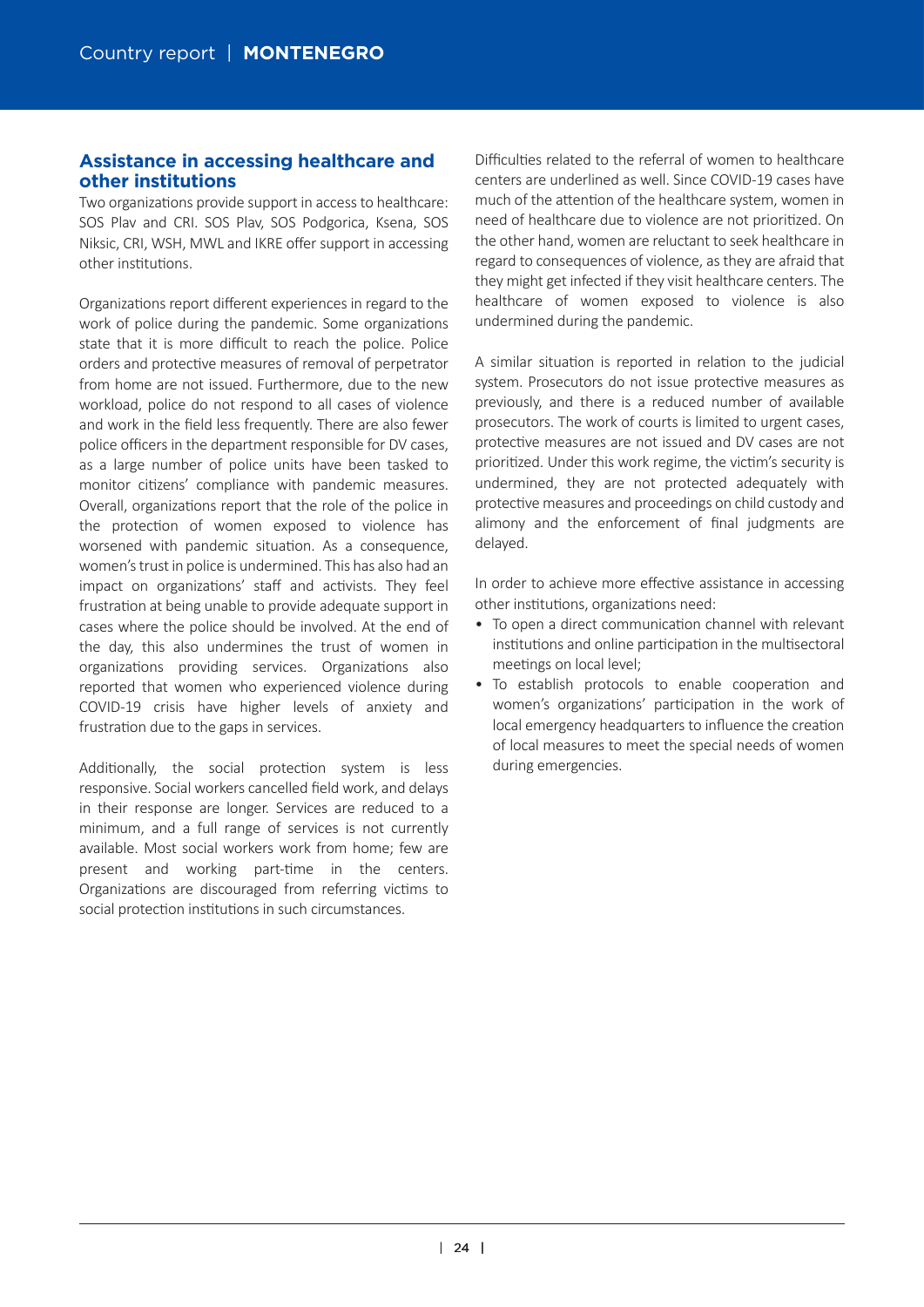# **Situation among beneficiary groups and challenges in access to services**

Organizations noticed increases in the frequency and intensity of violence. Both psychological and physical violence have increased as women are isolated with their perpetrator, in addition to isolation influencing the

psychological state of their perpetrator. Economic violence and control increased as well according to the experience of organizations.

| <b>Key challenges</b>                | <b>SOS</b><br><b>Play</b>  | <b>Integrity</b>           | <b>SOS</b><br><b>Podgorica</b> | <b>Ksena</b>               | <b>SOS</b><br><b>Niksic</b> | <b>CRI</b> | <b>WSH</b>                 | <b>MWL</b> | <b>IKRE</b> |
|--------------------------------------|----------------------------|----------------------------|--------------------------------|----------------------------|-----------------------------|------------|----------------------------|------------|-------------|
| Elderly women                        | $\boldsymbol{\mathcal{U}}$ | ✔                          | ✔                              |                            | V                           | V          | $\overline{\mathbf{v}}$    | V          |             |
| Roma women                           | $\mathbf v$                | V                          |                                | $\boldsymbol{\mathscr{L}}$ | V                           | V          | V                          | v          |             |
| Refugee women                        | V                          | $\boldsymbol{\mathscr{L}}$ |                                | V                          |                             | V          |                            | V          |             |
| Women from rural and remote<br>areas | $\boldsymbol{\mathscr{C}}$ | ✔                          | V                              | V                          | ✔                           | v          | V                          |            |             |
| Women with disabilities              | $\mathbf{v}$               | $\boldsymbol{\mathscr{C}}$ |                                | V                          | V                           | V          | $\boldsymbol{\mathscr{L}}$ |            |             |
| Women from ethnic minorities         | $\boldsymbol{\mathscr{C}}$ | V                          | ✔                              |                            | V                           | V          | ✔                          |            |             |
| <b>LGBTI</b>                         | V                          |                            |                                | V                          |                             |            |                            |            |             |
| Sex workers                          | $\boldsymbol{\mathscr{C}}$ |                            |                                |                            |                             |            |                            | V          |             |

**Table 10: Groups of women to which organizations deliver services**

**Elderly women** are harder to reach because they do not use digital technologies, so they usually access services by phone. Organizations have been using volunteers to assist elderly women, providing humanitarian aid or shopping for them. Psychosocial support usually needed by elderly women is provided via SOS line.

**Roma women** are also more difficult to reach because they live in more isolated communities. However, organizations have local coordinators on the ground, and the delivery of humanitarian aid is accompanied by monitoring the situation regarding the VAW in deprived communities. The organizations noticed a decrease in reporting violence in these communities since the outbreak of the pandemic. On the other hand, Roma women have been approaching organizations more often with needs for basic necessities, such as food, clothing, hygiene.

**Rural women** are in a similar situation, with even more difficulty to access to services due to the lack of public transport. Organizations keep them informed and refer them to appropriate services.

**Women with disabilities** are targeted with online services and contacted by phone, social media or through cooperation with local institutions.

In order to more effectively reach women from the abovementioned groups, organizations need:

- Support to produce leaflets on the availability of services during the pandemic to be adjusted to each specific group and broadly distributed;
- Resources to develop online counselling platforms and to employ more digital technologies in providing counselling to women;
- Resources to engage more staff to reach women from groups that are less reachable by digital technologies.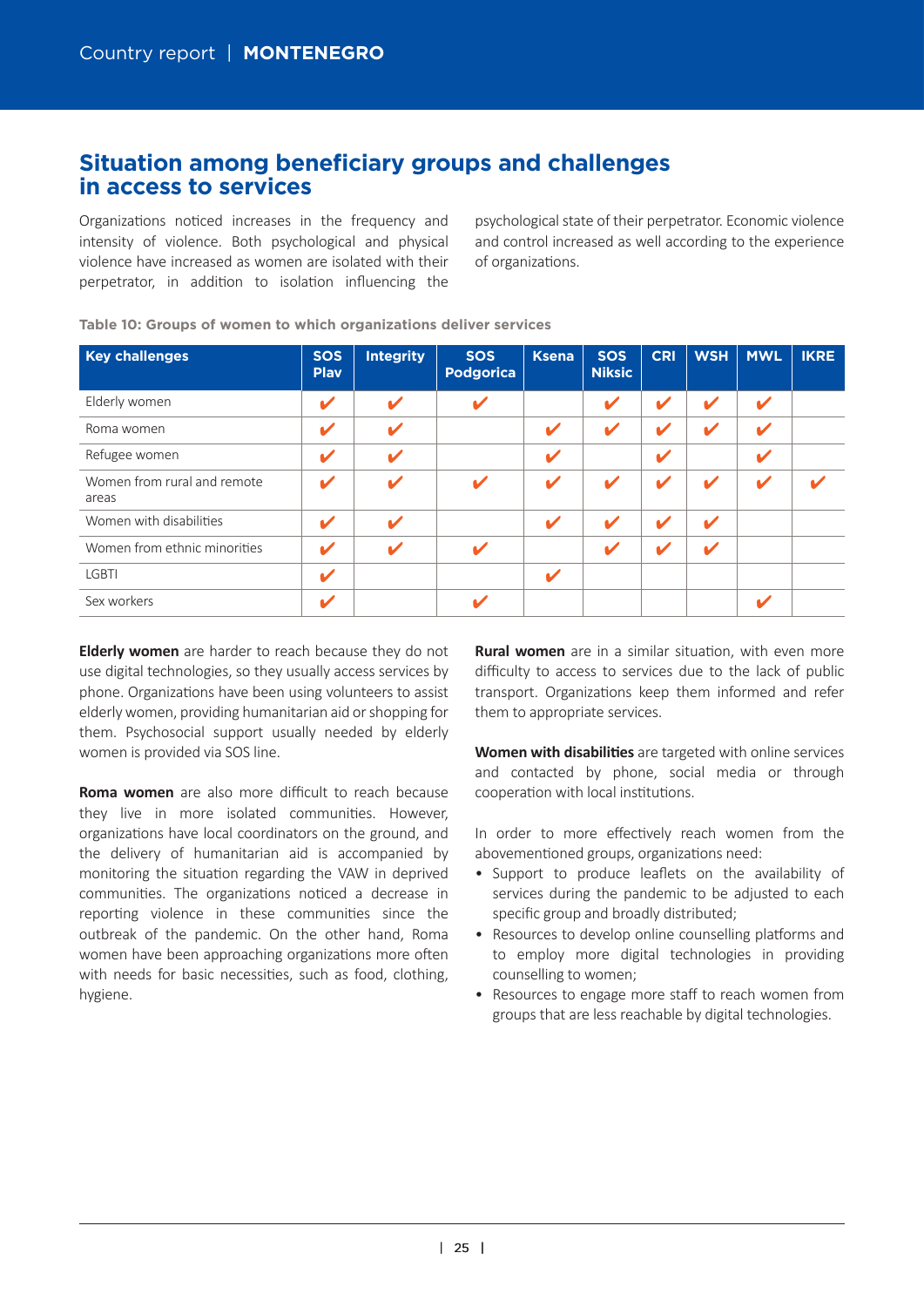# **4. Challenges related to other VAW activities**

The majority of organizations declared that they perceive outreach to target groups as more difficult in the current situation. Therefore, some project-based activities are postponed or sidelined, while efforts are invested in providing broad and clear information to women on which services are still available. Moreover, adjusting working conditions to the new situation requires a lot of resources for staff members who need to adapt the delivery method of services while simultaneously adjusting their private lives to the new circumstances. Hence, campaigns and awareness-raising mainly focus on providing information on services and new channels of communication accessible to reach women in need, promoting the use of Facebook, mobile applications and others.

Advocacy activities focus on changes of laws, implementation of protocols and better coordination. Research activities are not fully implemented by most of the organizations, and some completely aborted these activities until the end of the emergency situation.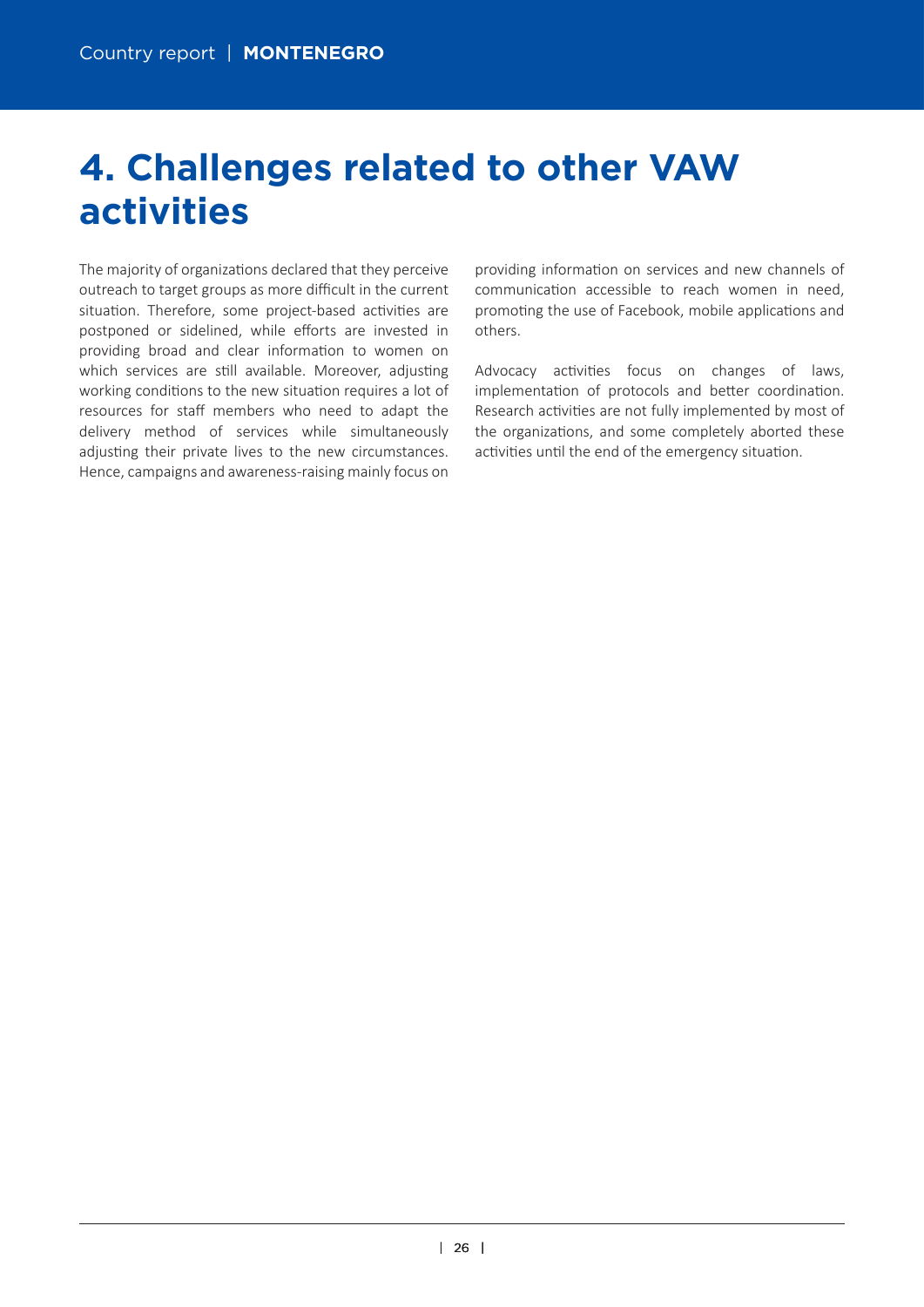# **5. Key recommendations for programming purposes**

The evidence on challenges and needs of organizations to adjust services as well as other activities to the pandemic situation provides facts that could be used for programming purposes. Based on that evidence, the following recommendations are proposed.

### **Helpline**

- Create an online/mobile application that allows communication with safety and anonymity standards and ensure the accessibility to women with disability;
- Prepare and apply a protocol that regulates a new form of communication via chat/e-mails in accrdance with IC standards;
- Ensure that the technical equipment enables more efficient service delivery in accordance with IC standards;
- Enable financial support for improving professional capaci�es and number of professional staff engaged in service provision 24/7.

### **Shelter**

- Improve operational capacities and safeguard procedures in shelters in line with health safety measures related to the COVID-19 pandemic;
- Update protocols and procedures with new health safety measures, including the procedures with testing prior to accommodation in shelter or separate premises for newly admitted women before they are tested for the COVID-19;
- Provide education and training for all staff for working in emergency situation/functioning in crises related to the infectious disease epidemic:
- Increase financial support for improving the professional capacities in shelters and the number of professional staff engaged in service provision;
- Ensure shelters and other services are available and accessible for women from marginalized groups;
- Create protocols for referral of shelters to humanitarian aid organizations when needed for the provision of food, clothing, and other necessities for their beneficiaries.

### **Rape crisis or sexual violence referral centers**

- Enable secured and facilitated transfers in line with health safety standards of victims to rape crises centers (RCCs), and for the consultants to provide urgent assistance to victims in the field when needed;
- Ensure safety equipment for consultants and medical staff working in the rape crisis centers, hygienic kits for women who, due to injuries and forensic examinations, have to stay in RCC for a certain period;
- Develop protocols to ensure mandatory testing of rape crisis centers users for infectious and other sexually transmitted diseases as soon as they arrive at RCC;
- Develop protocols for communication and cooperation between RCCs and primary health centers and gynecological ambulances to allow direct referral of victims of sexual violence to the  $RCC$
- Provide education and training for all staff for work in emergency situation/functioning in crisis;
- Support in improving organizational capacities in RCCs in service provision;
- Ensure that all services in RCCs are available for women from marginalized groups.

### **Psychosocial counselling as standalone service**

- Develop protocols that regulate a new form of communication via chat/e-mails in accordance with IC standards;
- Develop protocols for face-to-face consultations in crisis situations, which will include health safety standards;
- Adjust technical equipment and internet connection for providing alternative online psychological support.